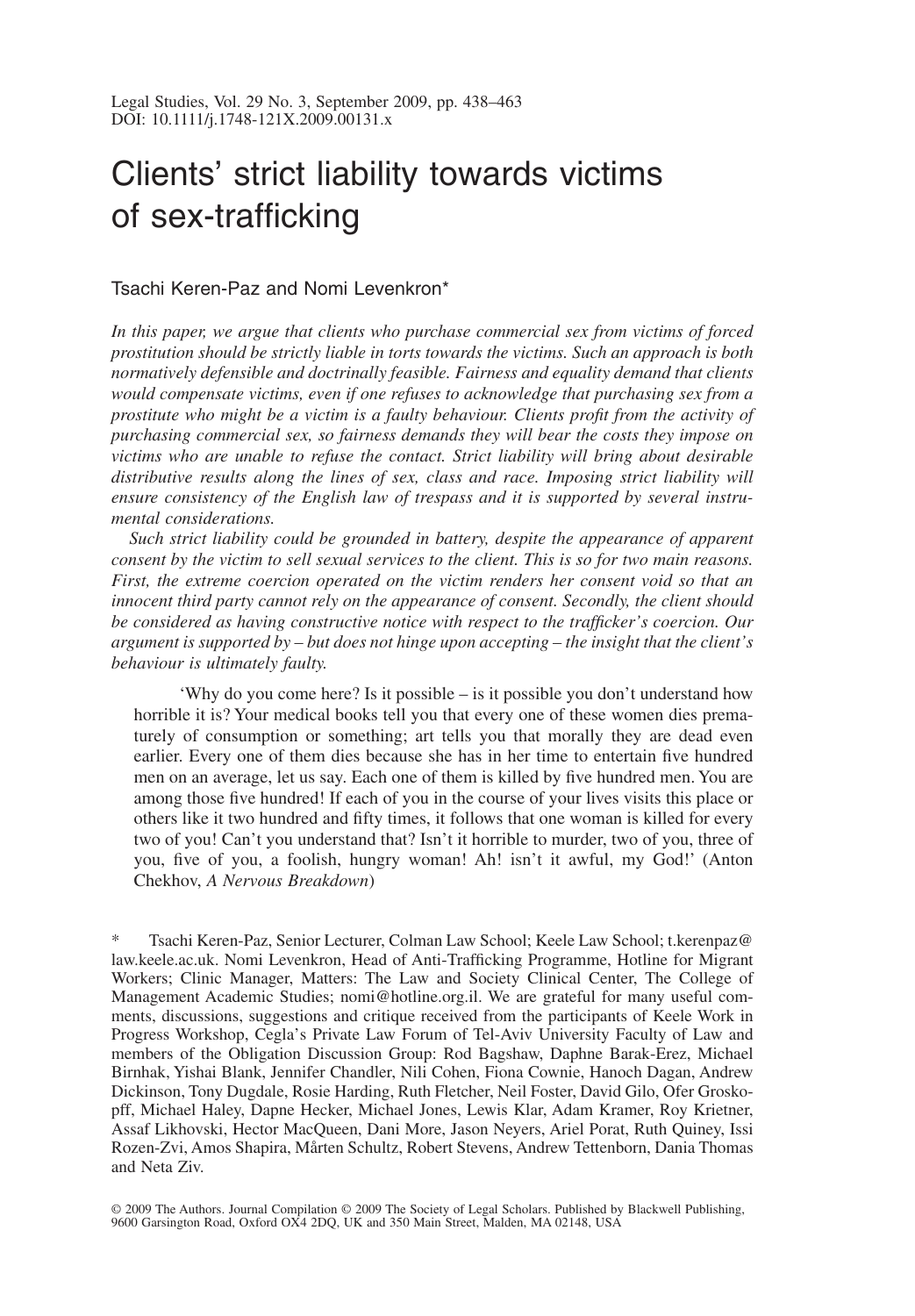#### INTRODUCTION

On 19 November 2008, the Home Office Secretary Jacqui Smith announced draft legislation intended to criminalise the purchase of sex from a prostitute who is 'controlled for another person's gain'. This definition targets not only trafficked women but also those who work for a pimp. The offence will be punishable by a heavy fine and will carry a criminal record. According to the proposal, a plea of ignorance is no defence for men facing prosecution.<sup>1</sup> This proposal follows the Swedish model (which in fact goes further by criminalising any purchase of sexual service) $2$  and forms part of a global tendency to target demand.3 In this paper, we will not evaluate the merits of this proposal; $4$  rather, we will examine the civil liability aspects of purchasing sex from a forced prostitute.

Although much has been written about the horrors of modern slavery and forced prostitution, little research was done on civil liability in this matter, neither generally, nor specifically with respect to civil liability of clients.<sup>5</sup> This paper begins to fill in this gap by defending the following claim: clients who purchase sex services from a forced prostitute should be strictly liable for the violation of the victim's bodily integrity and the resulting harm. Liability is warranted even if the client could not have known that the victim is a forced prostitute. For reasons of style, we call victims of forced prostitution (whether trafficked or not) 'victims'; prostitutes who are not forced, 'workers',6 and a prostitute who might or might not be a victim, 'prostitute'.

The inquiry conducted in this paper is part of a broader inquiry regarding the scope of tort liability of clients towards victims. We limit the discussion to the question of whether clients should be liable for the direct sexual contact with a forced prostitute (as opposed to liability for failure to rescue her from further future enslavement and for creation of demand for indiscriminate commercial sex which contributes to the

**1.** A Travis and A Sparrow *New Law to Criminalise Men who Pay for Sex with Trafficked Women*, available at http://www.guardian.co.uk/society/2008/nov/16/prostitution-womenlapdancing. According to the proposal, a man who knowingly purchases sex from a trafficked woman could face a charge of rape. As an aside, we believe that such behaviour is already covered by ss  $1(1)(c)$ ,  $(1)(d)$ ,  $3(1)(d)$ ,  $4(1)(d)$ ,  $1(2)$ ,  $2(2)$ ,  $3(2)$  and  $4(2)$  of the Sexual Offences Act 2003. These sections go as far as determining that an honest yet unreasonable mistake with respect to the existence of the claimant's consent to the sexual contact is not a defence and that 'Whether a belief is reasonable is to be determined having regard to all the circumstances, including any steps A has taken to ascertain whether B consents'.

**2.** Swedish Criminal Code, Ch 6, s 11.

**3.** See, eg, Council of Europe Convention on Action against Trafficking in Human Beings 2005, Art 6.

**4.** It has been promptly attacked on several grounds, including that it ignores the interests of prostitutes themselves. See, eg, C Stephens *Propose Less, Listen More*, available at http://www.guardian.co.uk/commentisfree/2008/nov/19/prostitution-humantrafficking.

**5.** For civil liability of traffickers see 'Note: remedying the injustices of human trafficking through tort law' (2006) 119 Harv L Rev 2574; T Keren-Paz 'An essay on banalization of slavery, devaluation of sex-workers' labor and deprivation of victims of trafficking' in F Raday and N Levenkron (eds) *Trafficking in Persons – Human Rights Boundaries* (Aldershot: Ashgate, forthcoming), available at http://papers.ssrn.com/sol3/papers.cfm?abstract\_id=980075; T Keren-Paz '*AT v Dulghieru* – compensation for victims of trafficking, but where is the restitution?' (2009) Torts Law Journal (forthcoming) (Keren-Paz, AT); N Levenkron 'Civil suits of victims of trafficking against the traffickers: and yet, it does move' in G Mundlak and Mimi Ajzenstadt (eds) *Law, Society and Culture: Empowerment* (2008) p 451 (in Hebrew).

**6.** For the blurred boundaries between the two categories, see pt 1 below.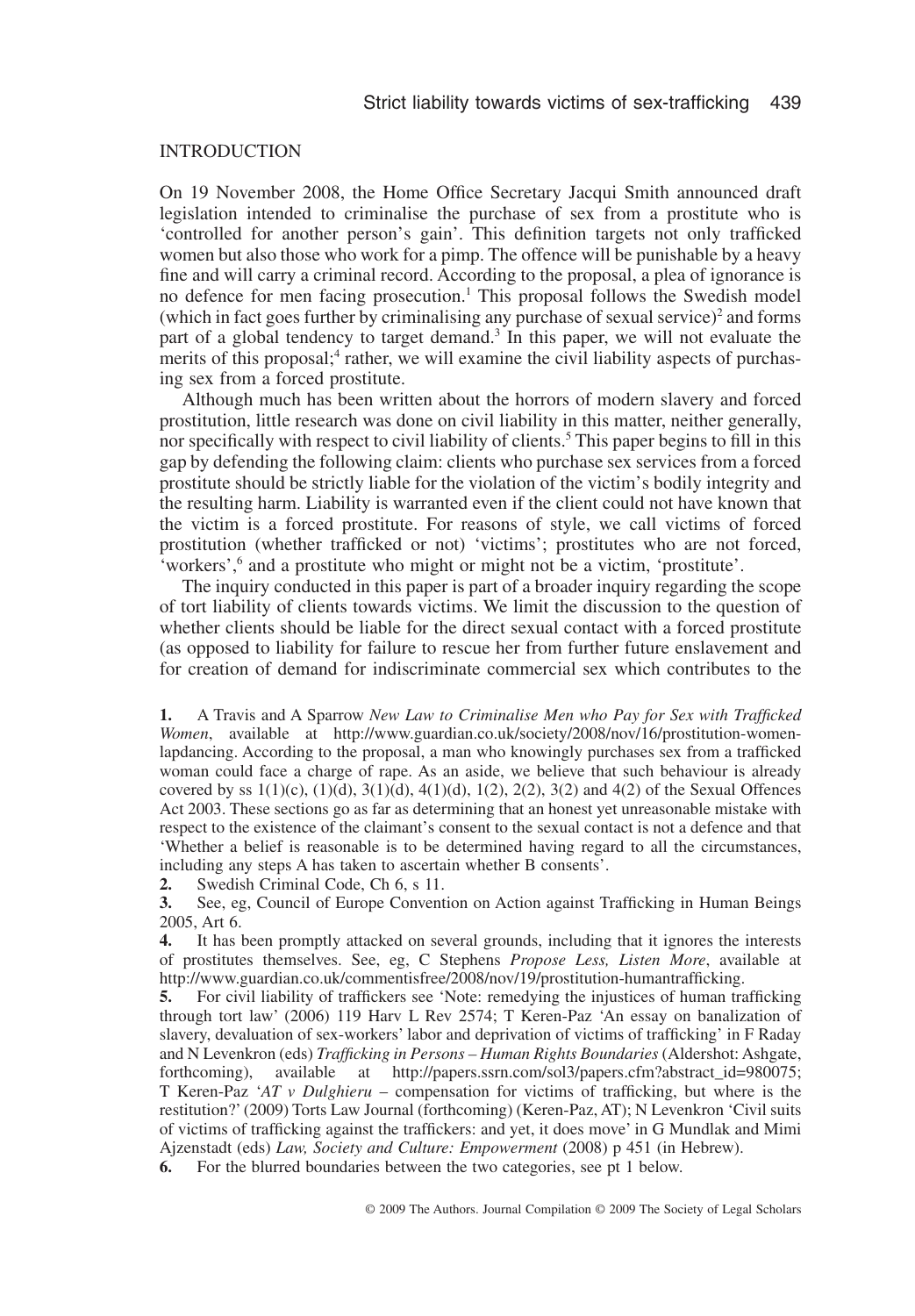phenomenon of forced prostitution). Similarly, we examine neither the scope of liability of other actors (such as the state) towards victims, nor the scope of liability of clients towards workers, or towards victims of trafficking outside of the sex industry. We argue that it is normatively justified to impose strict tort liability on clients who purchased sex from victims, and that liability could be grounded doctrinally. We do not cover in this paper issues of scope of liability (apportionment and measurement of damages), and refer only briefly to socio-legal questions (what would be the effect of imposing liability on clients, victims and workers?). Let us dwell shortly on the last point. When we previously presented the paper, we were often criticised that the idea is not practical and that forced prostitutes are not likely to sue. There are several responses to this critique. One must distinguish between the questions 'is civil liability of clients going to be an effective regulatory response?' and 'do victims have the right to sue?' From a rights-based perspective, the fact that a civil response is not likely to deter clients or to benefit many victims is not a reason to deny a right which should otherwise exist. No one should be the victim's guardian and decide for her whether she should try and sue. One advantage of a civil response framework is that it empowers victims and gives each of them the choice whether to sue or not. In addition, one should not undermine the intrinsic and expressive value of recognising victims' right to sue. This, of course, necessitates an inquiry whether a victim should have, and has in fact, a valid claim against an ignorant client; this is what we try to explore in this paper.

Secondly, the answer to the question whether civil liability is an effective regulatory response is simply unknown and we should not assume that the answer is necessarily in the negative. A sceptical approach should not serve as a reason to pre-empt the calls for imposition of liability; otherwise, there is a vicious circle of silencing and marginalising victims. While victims who contemplate suing face formidable obstacles, these obstacles might be overcome. For example, in many respects victims' suits against traffickers are even harder to pursue, due to the added risk of violent retaliation and the difficulty of recovering awards, while problems of proof and access to justice are similar. And yet, the English and Israeli experiences show that victims were able successfully to sue traffickers in civil courts following a conviction of the trafficker.7 A similar result was achieved in England in the context of trafficking for domestic purposes in *Godwin v Uzoigwe*<sup>8</sup> based on the tort of intimidation.

The major difficulty with respect to suing clients which is unique to them – identification – might be solved when the client is arrested or found in a police raid, $9$ 

**<sup>7.</sup>** In *AT v Dulghieru* [2009] EWHC 225 (QB), the defendants, who trafficked the four claimants for purposes of sexual exploitation, were liable – based on unlawful conspiracy – to pay £601,000 in damages. The period of enslavement was between 1 and 2 months and the award was based on pain and suffering, aggravated damages and (meagre) exemplary damages. For evaluation see Keren-Paz, AT, above n 5. For the Israeli experience, see LaA 480/05 *Ben-Ami v M* (8 July 2008), aff'm *La (Be'er She'va)* 4634/03; *M v Salsrevski, Tak-Av* 2005 (3) 97 (2005) (minimum wage and non-pecuniary damages awarded in the labour court); CC (Tel Aviv) 2191/02 *K v Jaack, Tak-Meh* 2006 (1) 7885 (2006), aff'd in 3806/06 *Jaack v K* (26 May 2009, Supreme Court) (damages award to a victim of trafficking based, inter alia, on battery). While these decisions are not without their problems, they are a step in the right direction. Victims, though, still face problems of recovering the awards.

**<sup>8.</sup>** [1993] Fam Law 65.<br>**9.** See below n 129 and

See below n 129 and accompanying text.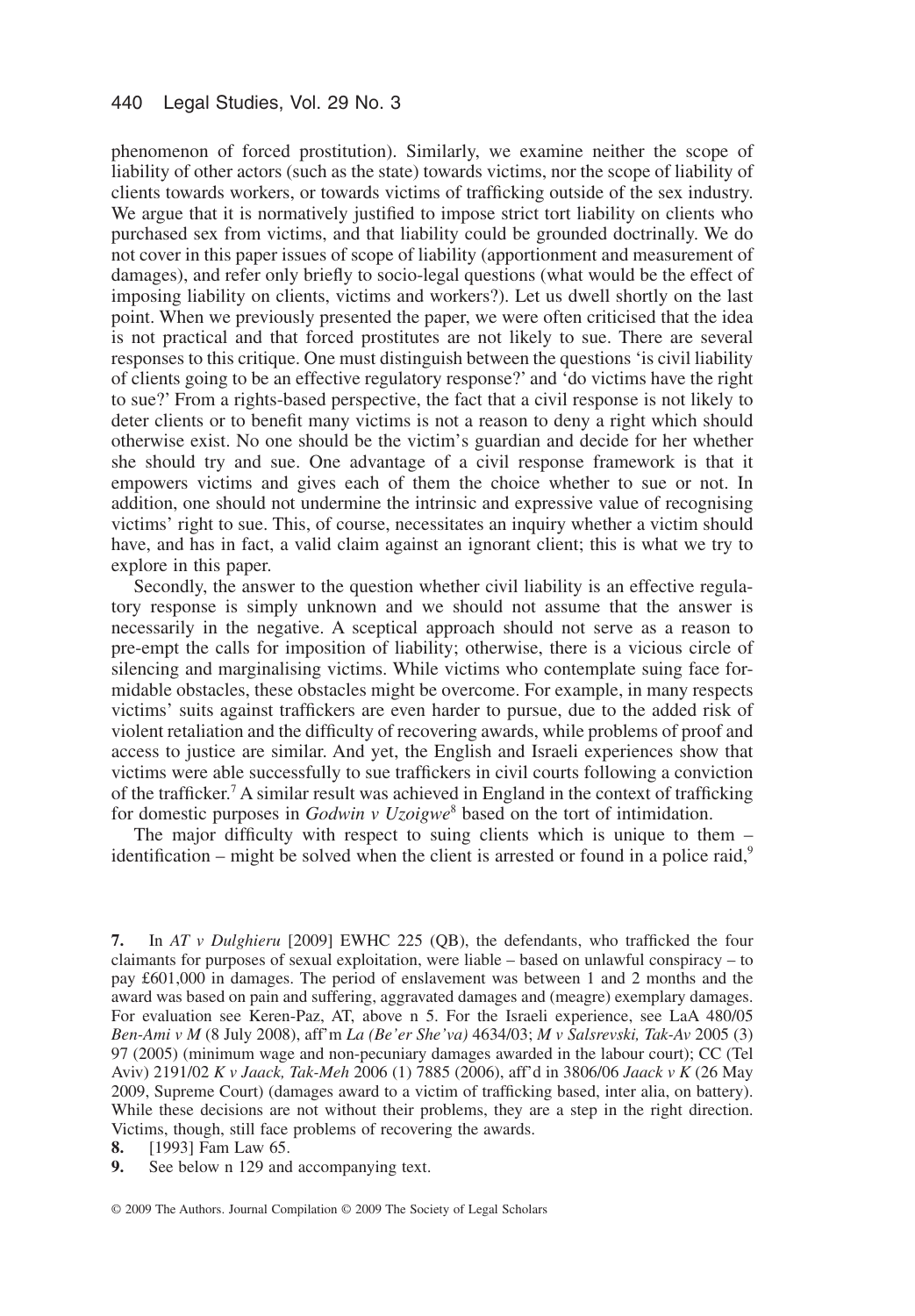when the client is a celebrity whose identity is well known<sup>10</sup> or due to the phenomena of 'Black Books' that are often kept by traffickers and pimps, detailing the client's name, his sexual preferences, methods of payment and sometimes also a phone number or an address.

Successful claims by victims will require the provision of legal aid, the alleviation of access to justice barriers<sup>11</sup> and answering complex questions about apportionment of liability. There is no reason to assume a priori, however, that these obstacles cannot be overcome. Another issue that has to be considered is the impact of clients' civil liability on the well-being of women in the sex industry, who might need to go underground in order to protect their clients. We plan to deal with these and other difficulties in future research (however, we make some tentative analysis in pt 2(d)). Nevertheless, despite the great difficulties awaiting those trying to apply the ideas advanced in this paper, we endorse the words used by Julia O'Connell Davidson to end her book: it is better to light one candle than to curse the darkness.<sup>12</sup>

Part 1 clarifies our definition of forced prostitution and consent and presents some data on clients' contribution to the exploitation of workers and victims. Part 2 defends the imposition of strict liability from a normative perspective, mainly based on fairness and equality. Part 3 grounds such liability in battery, while explaining why no apparent consent by the victim to have sex with the client should be inferred. The final part concludes.

# 1. PROSTITUTES AND CLIENTS

#### **(a) Forced prostitutes**

The argument we make for strict liability of clients is limited to those forced into prostitution. This raises the question of what forms of pressure will count as vitiating the prostitute's consent. 'Consent' is a fuzzy term. We do not think that pointing a gun to a woman's head is the only way to force her into doing something she would not do in other circumstances. There is a wide spectrum – especially in modern day society – between the two extremes of women who can really *choose* prostitution and survive it, and those women who are outright forced. For the purpose of this paper, we will distinguish between three levels of coercion. At one extreme there is coercion that is manifested by violence, threats of violence and isolation. Our argument applies to the first category. Women in this category cannot choose to exit prostitution due to illicit pressure by the trafficker. The pressure might be manifested by violence, threat of violence, psychological intimidation, confiscation of travelling documents, deceit about what awaits the victim if caught by the police, false imprisonment and similar tactics of intimidation. Usually these women do not have control over the number of clients they 'serve' and the practices they have to engage in. Typically, they do not decide how much to demand for their sexual services and how much of it remains in their hands; at times the money is paid directly to the trafficker and the victim receives

**10.** Ibid. The actor Hugh Grant and former New York Governor Eliot Spitzer are but two examples of celebrities who purchased sex (although apparently not from forced prostitutes). **11.** Prostituted women have usually no social or legal power, they know neither the law nor their rights, and they hesitate before they would try to assert their rights even if they are raped, beaten or robbed. They see the police as an enemy rather than a place where they can get help. **12.** J O'Connell Davidson *Prostitution, Power and Freedom* (Oxford: Polity Press, 1998) p 210.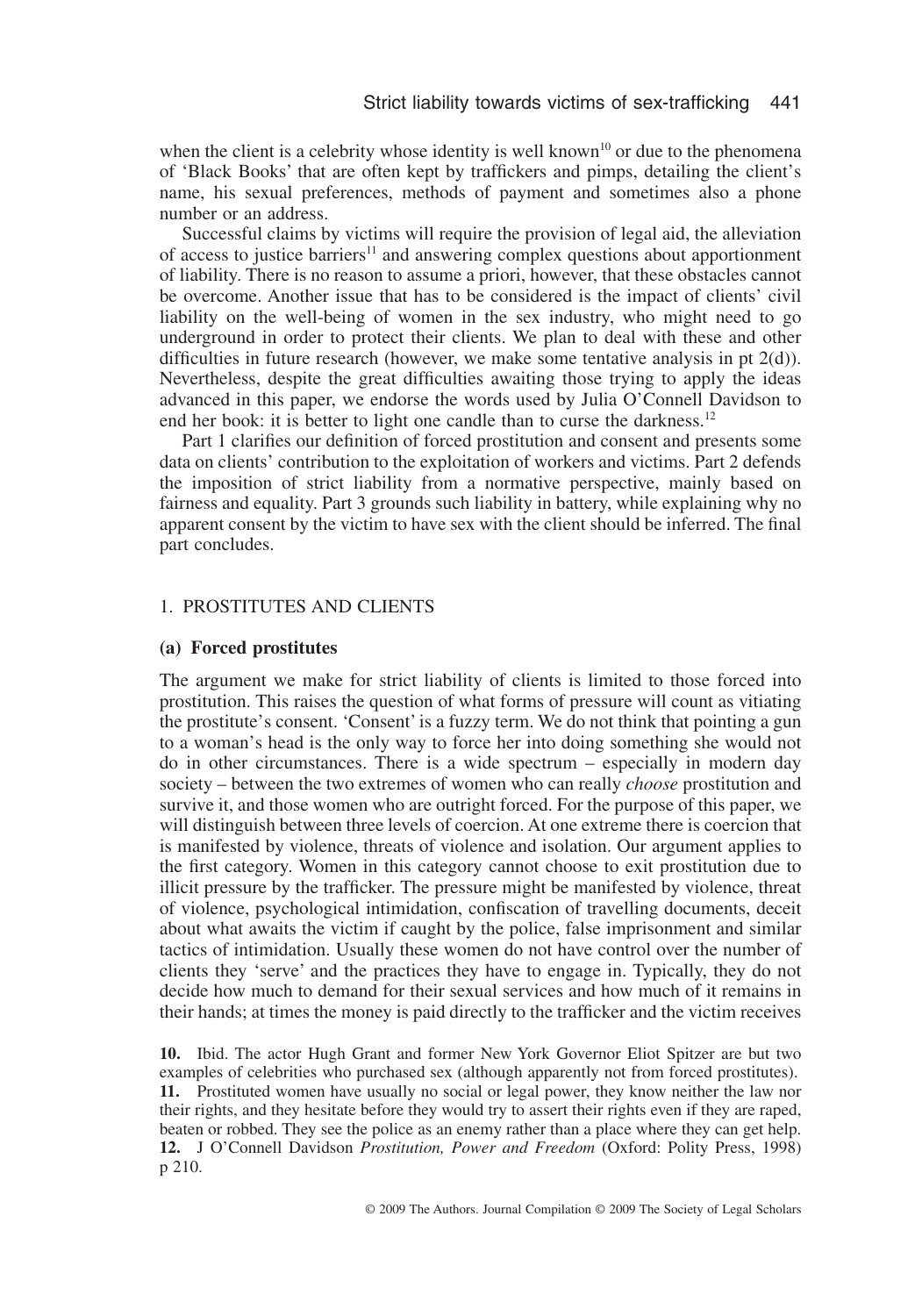(if at all) an amount reflecting 17% of what the client has paid. From this amount, the trafficker often deducts unilaterally sums reflecting fines for 'violations' by the victim and inflated expenses such as rent and food. Victims trafficked across borders typically receive nothing in the first months after they arrive to reflect the costs of 'purchasing' the victim and bringing her into the country. Often victims are sold from one trafficker to another and then for a few months victims will receive nothing in order to cover the purchase price. Many victims will receive nothing throughout the period of their enslavement, which can vary from a few months to 2 years.<sup>13</sup>

'Middle ground' coercion involves drug addiction and consent given by minor prostitutes. There is much to be said for applying the argument also to prostitutes from the second category. Drug addiction seriously compromises one's faculties and free will. It arguably undermines one's freedom and capacity to make a choice.<sup>14</sup> Similarly, minority undermines consent for commercial sex. However, those refusing to acknowledge that drug addicts and minors should be classified as forced into prostitution, still could and should accept the validity of the argument presented here with respect to victims whose coercion is the result of illicit intimidation by traffickers. Our argument does not apply, in itself, to economically-induced coercion, which is the third category of coercion. By this we do not argue that workers necessarily cannot sue clients for battery or negligence, based on economic duress; if such a claim could be defended, a different argument might need to be advanced.

The debate about coercion and choice is reflected in the attempts made to define trafficking for prostitution in the legal field, both nationally and internationally, such as in the UN protocol.15 In general, trafficking occurs whenever a person loses her freedom, and her body or its products belong to others. Although there is a tendency to view trafficking as something that happens across national borders, in fact internal trafficking is prevalent, where local women, especially drug-addicts and minors, are

**13.** For the English experience, see *AT v Dulghieru*, above n 7, at [1]–[40]; *R v Maka* [2005] EWCA Crim 3365 at [3]–[5]; Home Office and Scottish Executive, *UK Action Plan on Tackling Human Trafficking* (2007) pp 14–15, available at http://www.homeoffice.gov.uk/documents/ human-traffick-action-plan?view=Binary (p 14: 'Once in the UK their personal freedom is severely curtailed and they are often controlled through the removal of their documentation, unrealistic debt-bonds, threats of violence against them or their families and physical, sexual and/or emotional abuse'); S Dickson, The POPPY Project *When Women are Trafficked: Quantifying the Gendered Experience of Trafficking in the UK* (2004); R Kotak, The Anti Trafficking Legal Project Coordinator, email correspondence with author, 25 November 2008 ('re the amount women get paid, I think it greatly varies – the majority I have represented have been paid nothing throughout their entire time, sometimes a couple of years'). For the Israeli experience, see text accompanying cases cited in nn 23–25 below; Parliamentary Inquiry Committee *Trafficking in Persons: Intermediate Report* (2002), available at http://www.knesset.gov.il/ committees/heb/docs/sachar15-4.htm#1 (in Hebrew); Parliamentary Inquiry Committee *Trafficking in Persons: Final Report* (2005), available at http://www.knesset.gov.il/committees/heb/ docs/sachar\_final2005.htm (Parliamentary Report) (in Hebrew); Y Dahan and N Levenkron *Women as Commodities: Trafficking in Women in Israel* (Hotline for Migrant Workers, Isha L'Isha – Haifa Feminist Center, Adva Cente, 2003), available at http://www.hotline.org.il/ english/pdf/Women\_as\_Commodities\_Trafficking\_in\_women\_in\_Israel\_2003\_Eng.pdf; Levenkron, above n 5; Keren-Paz, above n 5.

**14.** Sexual Offences Act 2003, s 74. See the discussion in pt 3(d) below.

**15.** See J Chuang 'Redirecting the debate over trafficking in women: definitions, paradigms, and contexts' (1998) 11 Harv Hum Rts J 65 at 80–84; E Bernstein 'What's wrong with prostitution? What's right with sex work? Comparing markets in female sexual labor' (1999) 10 Hastings Women's LJ 91 at 91–92.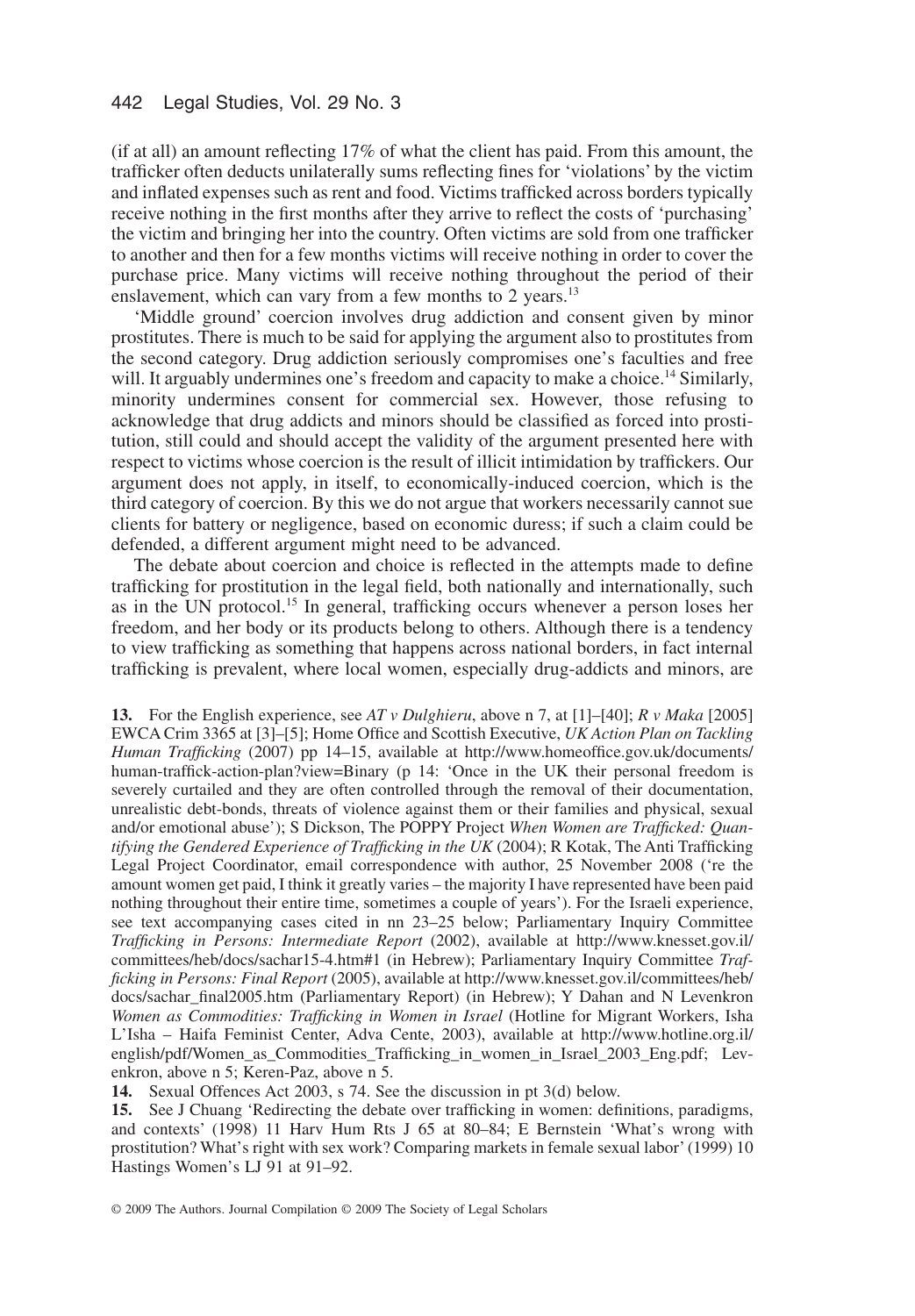held in slavery-like conditions. Our argument is applicable to all forced prostitutes, including those forced domestically. It applies also to women who knew they were going to work as prostitutes. What makes a woman a forced prostitute is the lack of free exit and the lack of control over her 'working' conditions. Unlike international documents about trafficking, our focus is not on the circumstances which led women to become trafficked, but rather the circumstances which prevent their exit (although the two are usually connected).

If it is hard to define forced prostitution, it is nearly impossible to have any reliable numerical estimation of it. This is the result of mainly two factors: The existence of so many different definitions of prostitution and trafficking, and the fact that the people implicated in them are a 'hidden population', who dislike to expose their participation in these activities, since they are criminalised or, at least, stigmatised.<sup>16</sup> Yet, many articles, reports and newspapers include 'estimated' figures about the number of victims and workers, without supporting these figures with any clear evidence.17 The official government estimate of trafficked women in the UK is  $4000$ ,<sup>18</sup> while nongovernmental organisation estimations are much higher.19 The Metropolitan Police estimated that 70% of the 88,000 prostitutes in England and Wales are trafficked.<sup>20</sup> In our opinion, the only accurate figures that can be found, when it comes to prostitution and trafficking, are of women who were arrested, deported, or who testified against their pimps and traffickers. However, it is impossible to extrapolate from these figures how many women are involved in the sex industry in a certain country, and how many of them are 'victims' or 'workers'.

While the number of trafficked women is disputed, their existence should not be. In the Australian case of  $R \, v$  Tang,<sup>21</sup> the accused was convicted according to the antitrafficking provision which criminalises anyone who 'intentionally possesses a slave or exercises over a slave any of the other powers attaching to the right of ownership'.22 In Israel, one complainant 'was subjected to an examination which could only be compared to one done to an animal sold in the market';<sup>23</sup> another was told by the trafficker that she 'must have sex with condom and oral sex without a condom, and to allow the client what he wants to do',  $24$  while many were sold from one trafficker to

**18.** Action Plan, above n 13, p 14.

**19.** Violence against Women estimates the number of trafficked women to be 10,000: Kotak, above n 13.

**20.** Travis and Sparrow, above n 1. This might be based, however, on a more relaxed definition of trafficking.

- **21.** *R v Tang* [2008] HCA 39.
- **22.** Criminal Code (Cth), s 270.3(1)(a).
- **23.** BS (Haifa) 4891/00 *State of Israel v Rabi'ee* (1 January 2001).
- **24.** SCrC1210/01 *State of Israel v Yosef* (15 January 2003).

**<sup>16.</sup>** About the difficulties in this kind of research, see D Brenan 'Methodological challenges in research with trafficked persons: tales from the field' in F Laczko and E Gozdziak (eds) *Data and Research on Human Trafficking: A Global Survey, Special Issue of International Migration* (New York: United Nations, 2005).

**<sup>17.</sup>** See, eg, the TIP report, published by the US State Department every year, available at www.state.gov/g/tip/rls/tiprpt. For a critique of this phenomenon in which '[N]umbers take on a life of their own, gaining acceptance through repetition, often with little inquiry into their derivations', see J Sanghera, Office of the High Commissioner for Human Rights *Churning out Numbers: Trafficking and Statistics*, Working Paper No 16, http://www.unece.org/stats/ documents/2004/10/gender/wp.16.e.pdf.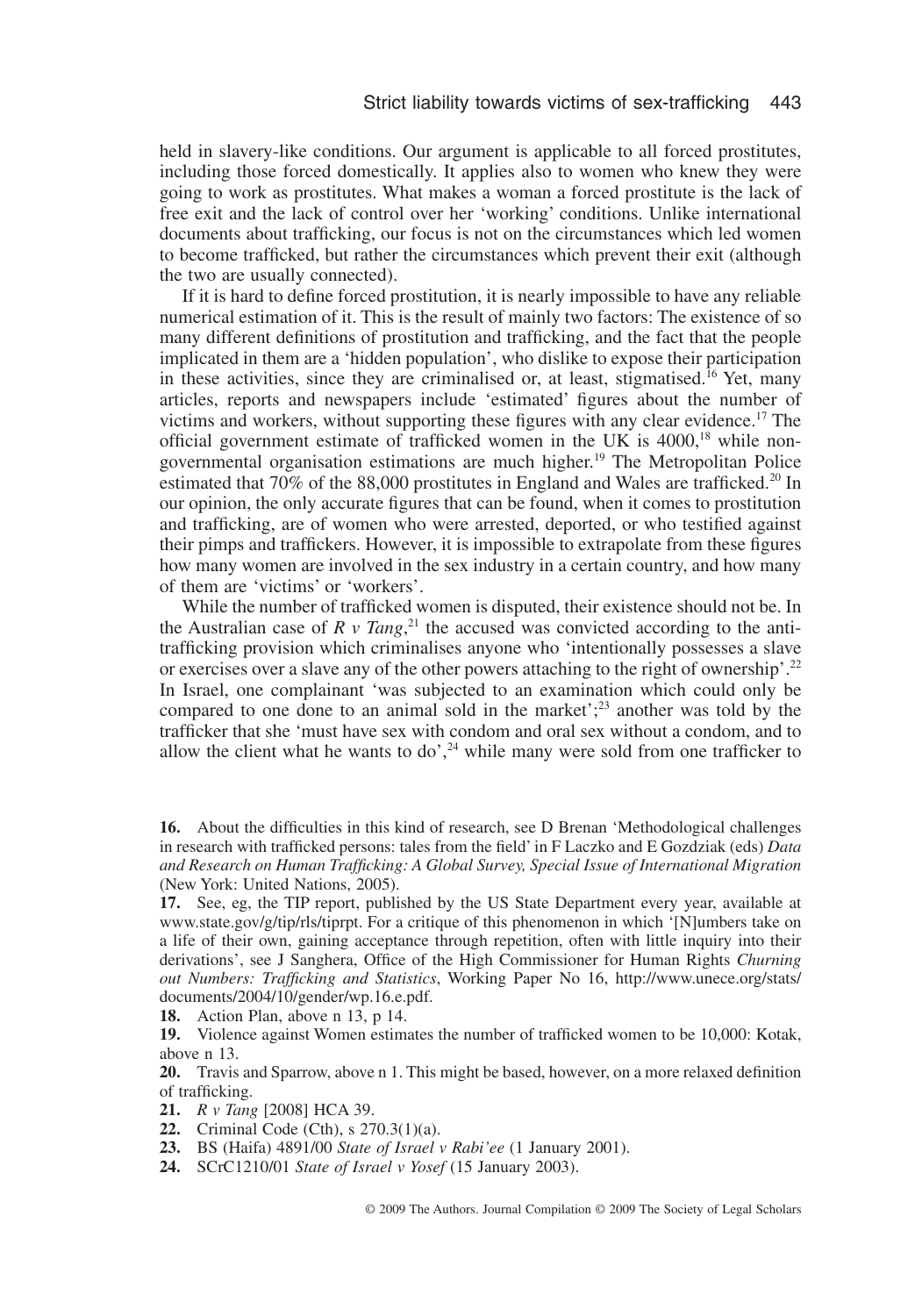another.<sup>25</sup> In England, one victim was sold several times from one trafficker to another, raped and forced to work in prostitution.26

One final word needs to be said about the relationship between forced and nonforced prostitution. The social value of prostitution in general is hotly debated within and outside feminist circles.<sup>27</sup> This value should depend on the proportion of victims among prostitutes and on valuing the extent to which workers who are not victims are nonetheless exploited. We adhere to the view that prostitution is an inherently objectionable phenomenon which harms those who practise it, seriously and irreversibly. However, to accept the argument developed in this paper, there is no need to accept this premise. While this premise slightly strengthens our argument, devaluating prostitution is not essential for supporting strict liability of clients to victims.28

#### **(b) Clients**

In both case-law and research about prostitution, the client is relegated to the backstage. Serious academic research about clients started only in the last few years. It shows that clients come from all socio-economic levels. Clients receive diverse education, have different occupations and levels of income, and are from different cultures, age groups and family status.<sup>29</sup>

Different stereotypes, in different cultures, present the client as a lonely man, usually a stranger, who has no friends or family, and who cannot have sex without paying for it. Yet, clients are not only the deviants or the strangers. They are each and every one of us. The absence of research and discussion about the role of the client in the sex industry only makes it easier for the client to act and cause more injury. The silence must be broken, and this paper should be only one step in the process.

Research done on clients reveals that clients believe they can identify victims of trafficking, but would not necessarily avoid (ab)using them.30 Some of the clients expressed a belief that they can get 'better value' for their money from a victim and described migrant prostitutes as cheaper and more malleable in comparison to local women.<sup>31</sup> Clients also mentioned that victims were nicer to clients, didn't talk too

**25.** See eg, *M v Salsrevski*, above n 7, at paras 6–49; *K v Jaack*, above n 7, para 2. See above n 13 and accompanying text.

**26.** See *R v Maka*, above n 13. For the experience of other victims, see *AT v Dulghieru*, above n 7; Dickson, above n 13.

**27.** Contrast C Pateman *The Sexual Contract* (Oxford: Polity Press, 1988); A Dworkin 'Prostitution and male supremacy' (1993) 1 Mich J of Gender and L 1 with X Hollander *The Happy Hooker* (Tandem, 1975); J Nagle (ed) *Whores and Other Feminists* (London: Routledge, 1996). [Correction added after online publication 27 July 2009: 1 Mich of Gender and L was corrected to 1 Mich J of Gender and L.]

**28.** Contrast with the argument that clients' liability towards forced prostitutes should be based on objective fault: T Keren-Paz and N Levenkron 'Clients' fault-based liability for purchasing sex from forced prostitutes', draft available at http://papers.ssrn.com/sol3/ papers.cfm?abstract\_id=1115331. The fault argument is partially based on the assumption that the consumption of commercial sex in general has low social value. The recent proposal by the Home Office Minister and the Swedish model are based on such an assumption.

**29.** See below n 72.

**30.** B Anderson and J O'Connell Davidson *Is Trafficking in Human Beings Demand Driven? A Multi-Country Pilot Study* IOM Migrant Research Series No 15 (2003). **31.** Ibid, p 21.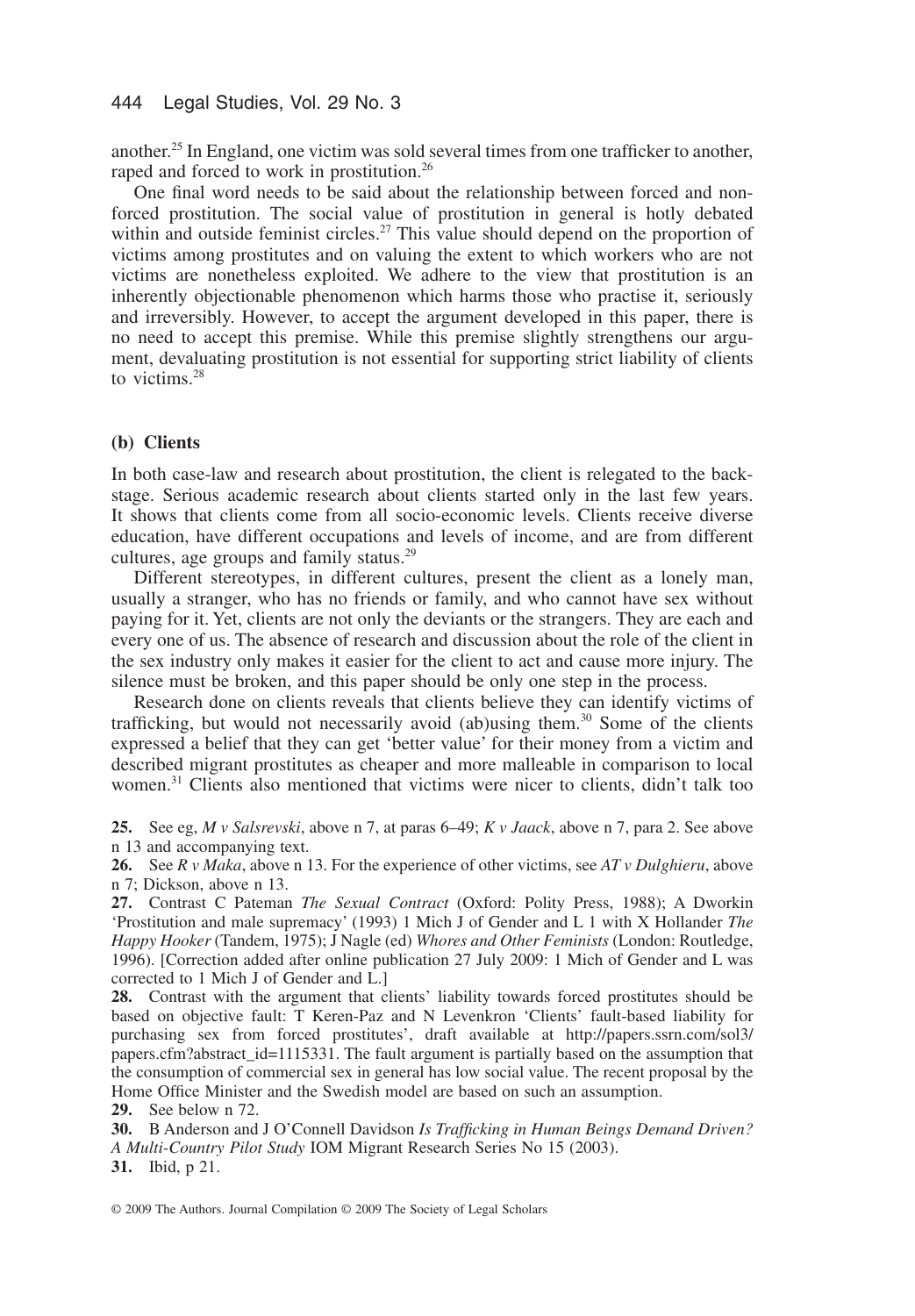much, helped clients, and the fact that these women were isolated and lonely made them turn to the clients for some comfort and support.<sup>32</sup> Other clients preferred local prostitutes, because migrant prostitutes, in their opinion, looked dirty, uneducated and victims of abuse. When asked if they would report their suspicions if they encountered a victim of trafficking, at least 25% said they would try to help, and more than half said they would report it to the police.<sup>33</sup>

Even though traffickers and pimps very often use abusive tactics, most forced sexual intercourse happens with clients who do not know or do not care that the woman they purchased sex from is a victim of trafficking. Other than rape and beatings, victims suffer from threats, venereal disease and post-traumatic stress disorder. While most research does not distinguish between injury caused to victims by traffickers, pimps, clients and others,<sup>34</sup> clients significantly contribute to the injury suffered by victims.

# 2. POLICY

Clients' liability for the harm suffered by victims from the direct encounter between the two can be based on one of three grounds: knowledge that the victim is forced (subjective fault); negligence in not knowing that the victim is forced or, alternatively, in willingness to purchase commercial sex acts despite the inability to rule out the possibility that the prostitute is forced; or strict liability. While most clients could be found liable based on objective fault, $35$  for reasons explained below, strict liability is to be preferred. Strict liability is justified based on mainly two considerations: fairness (section (b)) and egalitarianism (section (c)). In addition, strict liability might be justified based on several instrumental considerations, including a more efficient level of deterrence (section (d)). We will begin with another consideration: the importance of the claimant's interest and the need for consistency across the torts of trespass.36

**32.** Ibid, p 25.

**34.** *The Health Risks and Consequences of Trafficking in Women and Adolescents* London School of Hygiene and Tropical Medicine (2003), available at: http://www.lshtm.ac.uk/hpu/ docs/traffickingfinal.pdf; *Migration, Trafficking and Right to Health* Alliance News, Issue 23, July 2005, available at http://www.gaatw.net/index2.php?option=com\_content&do\_pdf= 1&id=108; *The IOM Handbook of Direct Assistance for Victims of Trafficking 2007*, available at http://www.iom.int/jahia/webdav/site/myjahiasite/shared/shared/mainsite/published\_docs/ books/CT%20handbook.pdf, pp 181–270; *Stolen Smiles: The Physical and Psychological Health Consequences of Women and Adolescents Trafficked in Europe* London School of Hygiene and Tropical Medicine (2006), available at: http://www.lshtm.ac.uk/hpu/docs/ Stolen%20Smiles%20-%20Trafficking%20and%20Health%20(2006).pdf.

**35.** Keren-Paz and Levenkron, above n 28.

**36.** The first argument might be viewed as a general and abstract corrective justice justification for strict liability for battery, while the next two arguments as more context dependent and as distributive justice justifications for strict liability towards victims. The last justification could be explained as based on either distributive or efficiency considerations. Endorsing this corrective/distributive classification is not essential for the argument.

**<sup>33.</sup>** Ibid, p 24. There is no doubt that in this kind of questions there will always be some gap between the statement the client makes during an interview and the way he would behave if this situation really happened. And, of course, a client might not tell about some of his sexual habits that might be considered deviant, such as paedophilia.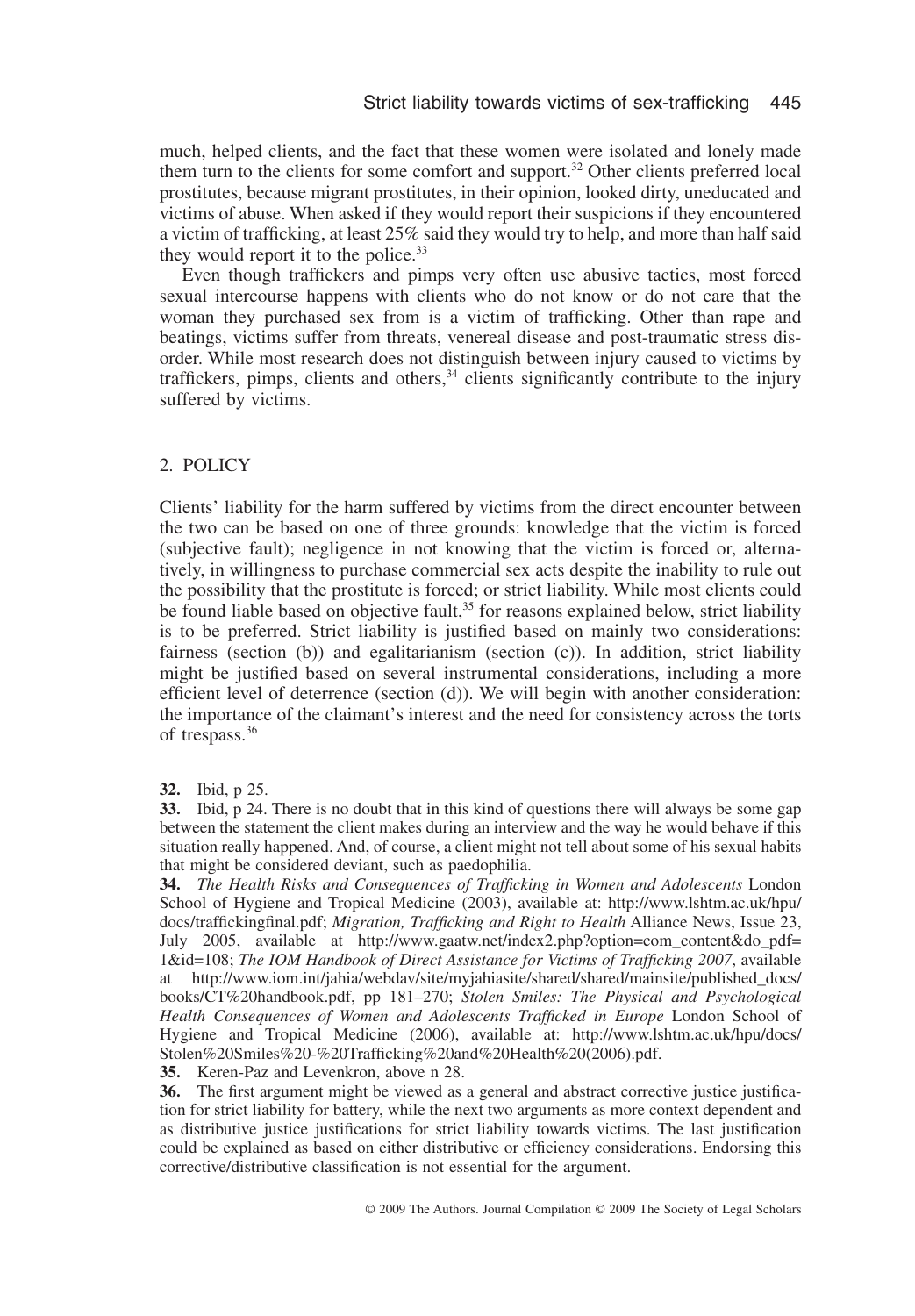#### **(a) The protected interest and trespass torts**

The scope of tort liability is the combination of three factors: the claimant's protected interest, the type of defendant's behaviour and the mode of defendant's interference with the claimant's interest.<sup>37</sup> With respect to battery, two considerations weigh in favour of imposing strict liability on defendants. First, the defendant's activity (the touching) is intentional. As Robert Stevens recently explained:

'[T]hat the law of torts does not require proof of fault where the defendant has acted intentionally, but generally does where the defendant's conduct is unintentional, is justifiable. We are responsible for our conscious choices and their consequences in a way which we are not where actions are unintentional.'38

As will be explained in the next section, this is an aspect of fairness. The defendant (client) is acting to further his own interest (reaching sexual gratification); he should bear the consequences when his conduct resulted with the victim being subject to sexual contact she did not consent to.

While strict liability might also be justified based on Richard Epstein's libertarian theory,39 we do not pursue this avenue here since his libertarian premises are not shared by us. Moreover, Epstein's theory, which is causative-based, has been criticised for being indeterminate or leading to too broad liability.<sup>40</sup> This said, Epstein's (libertarian) reliance on notions of ownership (spelled out in terms of causation) is compatible with the view that greater liability should flow from intentional behaviour and is appropriate with respect to the tort of battery which protects one's self-ownership interest $11$ 

Secondly, the interest in bodily integrity ought to receive the utmost protection by the legal system. This should be translated doctrinally to strict liability, which denies a defence of reasonable mistake. The more important the protected interest, the more it should be – and usually is – protected by the legal system. While this is true in general, it should especially be true in the context of sexual battery.<sup>42</sup> From the victim's perspective, there are few things which undermine one's autonomy, security, dignity and self-worth more than subjecting her (or him) to unwanted sexual contact.

Moreover, battery is a trespass to the person tort. While there are some doubts – discussed below – whether liability in battery is strict, $43$  there is no doubt that the common law imposes strict liability for interference with the owner's right to possession. *Basely v Clarkson*<sup>44</sup> has set the rule that in trespass to land, an honest and

**39.** See R Epstein 'A theory of strict liability' (1973) 2 J Leg Stud 151.

**40.** See S Perry 'The impossibility of general strict liability' (1988) 1 Can J L Jur 147.

**41.** Moreover, the quintessential experience of victims of trafficking is that they are treated as property. As one of us argues elsewhere, this justifies strict liability towards them which is grounded in the tort of conversion. See T Keren-Paz 'Poetic justice: why should sex-slaves be allowed to sue ignorant clients in conversion', to be presented at the SLS Annual Conference, Keele 2009).

**42.** Cf E Adjin-Tettey 'Protecting the dignity and autonomy of women: rethinking the place of constructive consent in the tort of sexual battery' (2006) 39 UBC L Rev 3.

**43.** See nn 79–91 below and accompanying text.

**44.** (1681) 3 Lev 37 (CP).

**<sup>37.</sup>** See, eg, P Cane *The Anatomy of Tort Law* (Oxford: Hart Publishing, 1997).

**<sup>38.</sup>** R Stevens *Torts and Rights* (Oxford: Oxford University Press, 2007) p 102.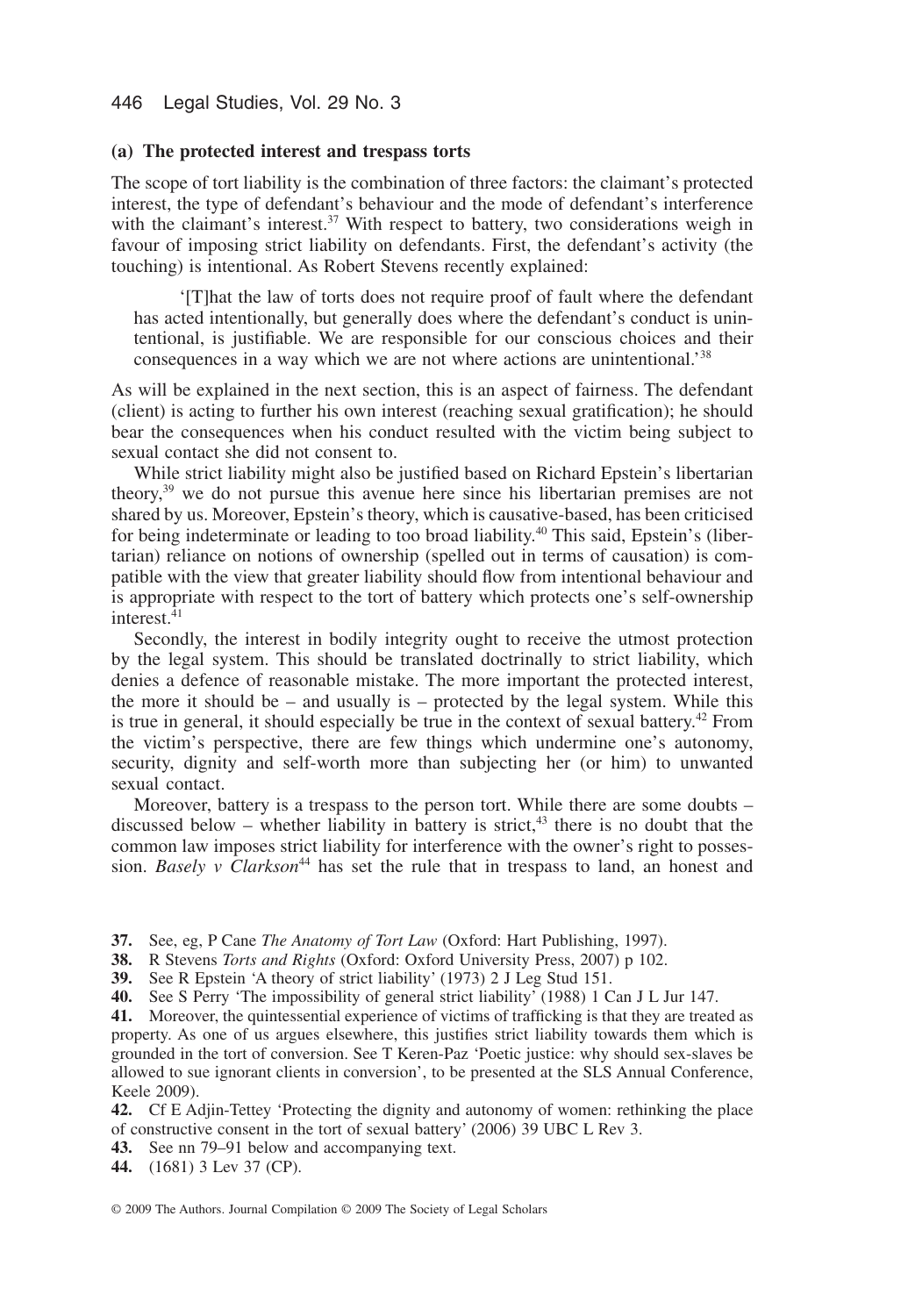reasonable mistake by the defendant with respect to title, the land's border or defendant's right to be on claimant's land is not a defence. Consistency demands that all the manifestations of trespass as an overarching tort relating to persons, chattels and land would afford the same protection: the protection of bodily integrity by battery would be equal to that afforded to property through trespass to land and chattels; all would lead to strict liability. This conclusion is especially compelling if one emphasises the defendant's mode of interference (direct and intentional) as the unifying rationale behind trespass torts which protect both bodily integrity and property. According to such view, self-ownership of one's body is another – indeed the ultimate – form of ownership.

If, on the other hand, one emphasises the importance of the protected interest, surely bodily integrity should receive at least the same (if not more) protection as that given to one's interest in protecting his property. On this view, if the common law generally protects one's property to a greater extent than it protects one's bodily integrity, this is problematic. If a reasonable mistake about title to land or to a wallet leads to liability, while a reasonable mistake about one's consent to a treatment excludes liability, or if a nuisance or *Rylands v Fletcher* claim (in England) allows the owner of land to recover, in the absence of fault, for damage to property, while personal injury is excluded, $45$  then there is much to be said that something is wrong with the current set of priorities of the common law. It might be that a general reform is needed in order to, at minimum, equate the scope of protection to one's person with the protection to one's possession, or to reverse the current scheme of priority so as to afford broader protection to the interest in one's person. While some doctrinal changes required by adopting such view are likely to be left by the courts to Parliament.<sup>46</sup> as the discussion below reveals, strict liability for battery has considerable support in English courts.

# **(b) Fairness**

One distributive consideration which supports generally strict liability is the idea that those who benefit from a given activity should compensate those suffering from its negative consequences.<sup>47</sup> At times, when the loss is the result of two incompatible activities which each benefits one party, it could be hard to decide which activity should bear the costs of accident. Accordingly, in such cases, liability based on fault might be preferred.48 In general, however, strict liability could be justified in two different types of scenarios. The first is when all participants stand, ex ante, to benefit to a similar degree from the activity, and are exposed, ex ante, to similar risks. The risks, however, materialise ex-post randomly. Fairness demands that the costs of the activity would be spread on all members of the group benefiting from the activity. Imposing strict liability will achieve this result, when the defendant is able to price the cost of liability on those benefiting from the activity leading to the defendant's

**46.** See, eg, *Transco*, ibid, at [43] (per Lord Hoffmann).

**48.** Ibid, at 217–218.

**<sup>45.</sup>** See *Hunter v Canary Wharf* [1997] AC 655; *Transco v Stockport Metropolitan BC* [2003] UKHL 61, [2004] 2 AC 1.

**<sup>47.</sup>** GC Keating 'Distributive and corrective justice in the tort law of accidents' (2000) 74 S Cal L Rev 193.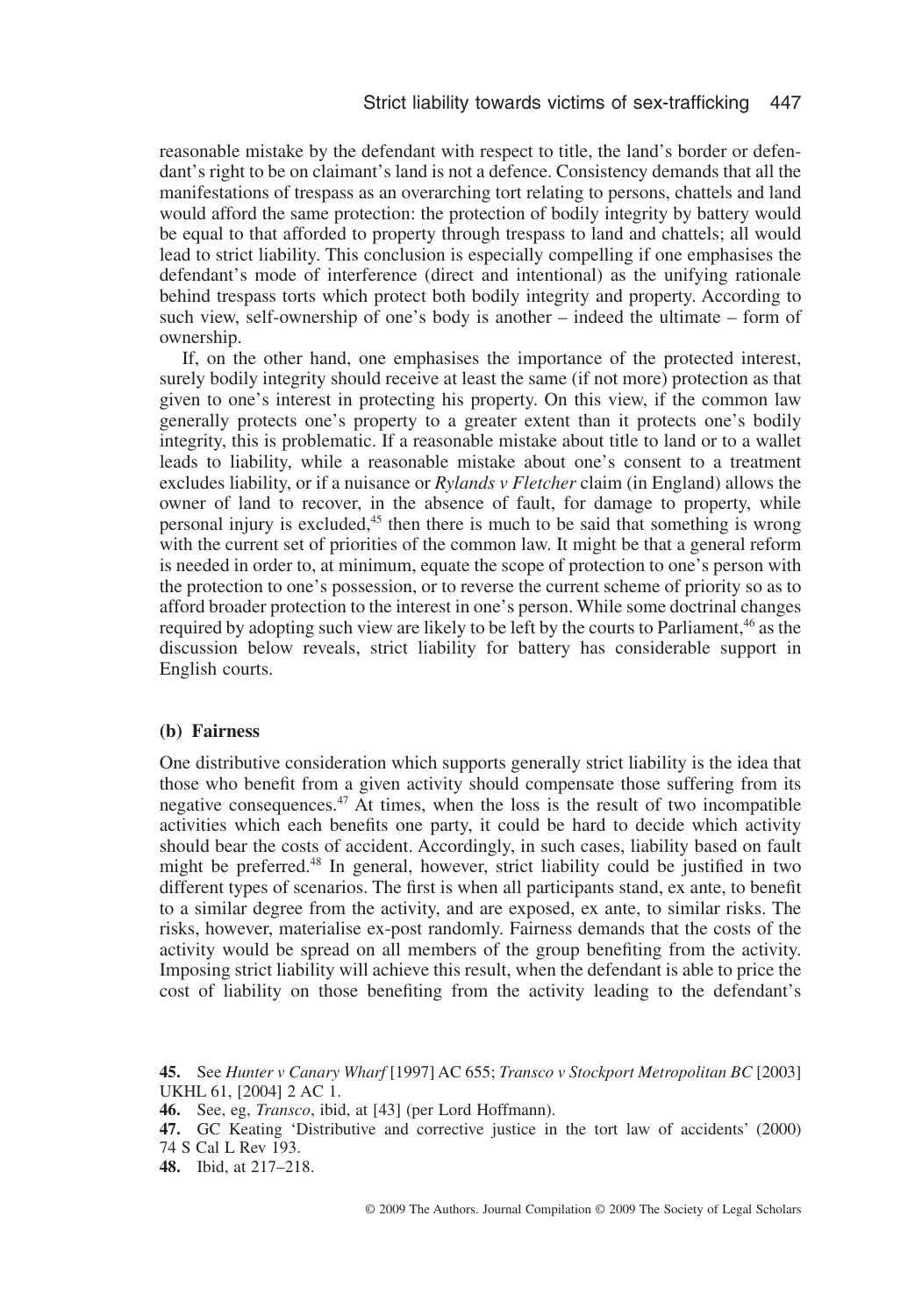liability. Such rationale stands, for example, behind enterprise liability, $49$  nuisance, $50$ vicarious liability,<sup>51</sup> no fault schemes for road accidents,<sup>52</sup> liability of the state for creation of active risks<sup>53</sup> and outside tort law, in the continental (and to a lesser extent American) tradition, behind contribution rules between co-owners who incur expense with respect to the property.<sup>54</sup>

A second scenario which justifies strict liability to even a greater extent is when those who benefit from an activity are different from those who bear its costs. If even ex-ante, potential victims do not benefit from the activity, it would be grossly unfair (egalitarian considerations aside) to require them to subsidise the activity which benefits potential defendants. This rationale, which was captured some 35 years ago by George Fletcher as the creation of non-reciprocal risk,<sup>55</sup> justifies strict liability in the following instances: (1) the creation of ultra-hazardous risks from the defendant's activity on his land (or the narrower English version of liability under *Rylands v Fletcher*<sup>56</sup> – the requirement for non-natural use is a manifestation of the logic of lack of reciprocity); (2) the American doctrine of incomplete privilege in instances of private necessity; under such doctrine the defendant needs to pay for the cost of his use

**49.** *Escola v Coca-Cola Bottling Co* 150 P.2d. 436, 441 (1944) (Traynor J concurring); J Stapleton *Product Liability* (London: Butterworths, 1994) ch 8; D Brodie 'Enterprise liability: justifying vicarious liability' (2007) 27 OJLS 493.

**50.** *Bamford v Turnley* 3 B&S 66 (1862 Exc, Ch) (Bramwell B).

**51.** P Atiyah *Vicarious Liability in the Law of Torts* (London: Butterworths, 1967) pp 17–18; Brodie, above n 49. Atiyah no longer finds this argument convincing, and other commentators question its ability to justify the expansion of employers' liability: PS Atiyah 'Personal injuries in the twenty-first century: thinking the unthinkable' in P Birks (ed) *Wrongs and Remedies in the Twenty-First Century* (Oxford: Clarendon Press, 1996) pp 1, 16; C McIvor 'Re-inventing the doctrine of vicarious liability – again!' (2005) 21 Professional Negligence 283; Cf R Stevens Vicarious liability or vicarious action? (2007) 123 LQR 30. However, recent case-law in England and other commonwealth jurisdictions clearly endorses fairness as a major justification for vicarious liability: *Lister v Hesley Hall* [2002] 1 AC 215 at 243; *Dubai Aluminium v Salaam* [2003] 2 AC 366 at 395; *Bernard v A-G* [2005] IRLR 398 at 402; *Majrowski v Guy's and St Thomas's NHS Trust* [2007] 1 AC 224 at [9]; *Bazley v Curry* (1999) DLR 174 (4th) 45 at 60. See Brodie, ibid, at 496–497. More Generally, the fact that fairness 'would justify the imposition of strict liability in a wide range of situations in which it is currently not imposed' (Cane, above n 37, p 46) is not a reason to oppose clients' strict liability for the following reasons. First, as we argue below, fairness justifies a major feature of tort liability: strict liability of proprietary torts. Secondly, in other contexts strict liability might be inappropriate due to the difficulty to allocate the costs to one of two incompatible activities; such problem does not exist in our context. Thirdly, clients' strict liability – similarly to vicarious liability – could be justified due to the combined effect of several policy considerations which might supplement fairness (equality and deterrence) or supplant it (protected interest). Finally, it might be that indeed other interactions, which currently are not governed by a strict liability rule, should; this is hardly a reason not to adopt one step in the right direction.

**52.** Keating, above n 47, at 215–216.

**53.** S Kneebone *Tort Liability of Public Authorities* (Sydney: Law Book Co of Australasia, 1998) p 41.

**54.** See H Dagan and M Heller 'The liberal commons' (2001) 110 Yale LJ 549 at 611–613; cf Restatement (First) Restitution (1937), s 105. For the unduly narrow English approach, see *Leigh v Dickeson* [1884–1885] 15 QB 60 (CA).

**55.** GP Fletcher 'Fairness and utility in tort theory' (1972) 85 Harv L Rev 537 at 544–550. **56.** LR 3 HL 330 (1868); *Transco v Stockpot Metropolitan BC*, above n 45. For the American version see Restatement (Second) of Torts (1965), s 519.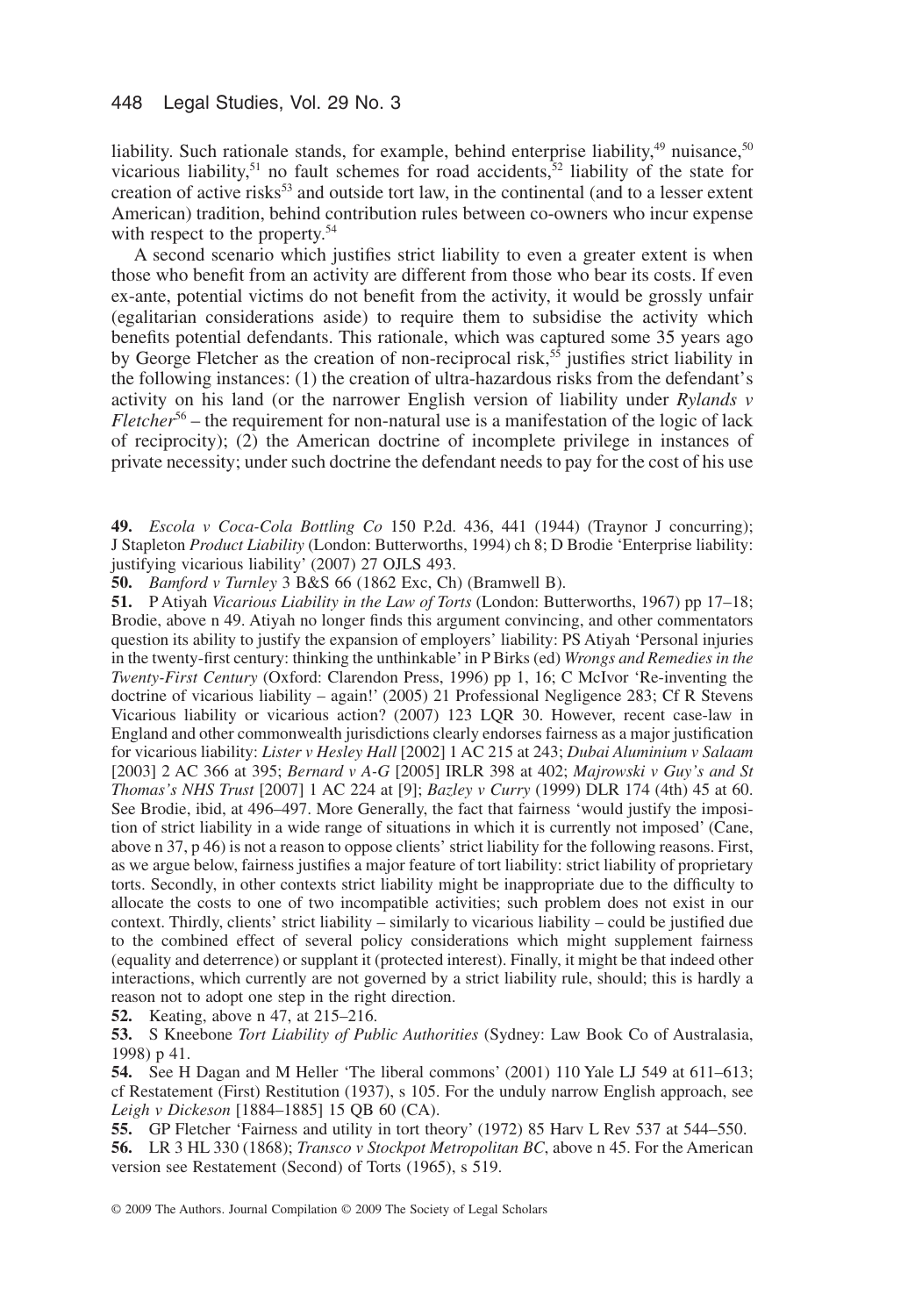of the claimant's resource;<sup>57</sup> (3) the liability of air carriers for injury on the ground from falling aircrafts.58

The central doctrinal manifestation of the anti-externalisation rationale is the rule governing defendant's interference with the claimant's property; with respect to conversion, and trespass to land, the defendant acts at his peril.59 Such liability is not based on the assumption that the defendant stood in a better position than the owner to prevent the accident resulting from the competing claims to the asset.<sup>60</sup> In fact, in many cases, the opposite is true. Rather, liability is based on the idea that the defendant is dealing with the asset in order to promote his self-interest. In most cases, this risk-taking would benefit him. If in the course of this activity, his dealing with the property is likely to injure the owner, who does not stand to benefit (in any significant way) from the defendant's activity, the former should bear the loss. Note that such a result is not based on the assumption that the defendant is likely to spread the loss better than the owner. It is fair to (merely) shift the loss (as opposed to having it spread), rather than leave it as it falls, because the defendant, rather than the claimant, stands to benefit from the defendant's activity.

Fairness-based liability does not hinge upon, though it does not exclude liability for, faulty behaviour by the defendant. It is based on the idea that if an activity is really beneficial from an overall social perspective, it would be fair, as a distributional matter, that winners would compensate losers. Translated to the context of trafficking, strict liability is justified under either version of the fairness rationale. Even if it could have been argued plausibly that clients and prostitutes all stand ex-ante to benefit equally from the commercial sex activity, still it would be fair to compensate those who are the victims of the (arguably) unavoidable accident of such activity: women who are forced into prostitution whom clients cannot identify. More realistically, since clients (overwhelmingly men) benefit from purchasing commercial sex, while victims (overwhelmingly women) bear its costs (by being subjected to non-consensual sex), it would be most unjust if clients would not compensate victims. Put differently, if, indeed, purchasing commercial sex is a socially desirable activity, and clients cannot be faulted for purchasing sex from victims, since there is no way to sort victims from workers, it is only fair that clients, who benefit from the activity would pay its costs and compensate the victims who bear the significant costs of this activity. These costs are, on the narrower view, the result of being subjected to non-consensual direct contact with clients and, on the broader view, the result of being enslaved in order to

**57.** *Vincent v Lake Erie Transportation* 124 NW 221 (Minn, 1910). The English position seems to absolve the defendant from the duty to compensate, although the interpretation of the cases is disputed. See *Romney Marsh v Trinity House Corp* (1870) LR 5 Ex 204; *Cope v Sharpe* [1912] 1 KB 496. See JF Clerk and WHB Lindsell *Clerk and Lindsell on Torts* (London: Sweet & Maxwell, 19th edn, 2006) p 1140, n 91  $(\cdot, \cdot)$  necessity is not favoured by the courts, especially where the defendant acted to protect private... interest').

**58.** Restatement (Second) of Torts (1965), s 520A.

**59.** *Marfani v Midland Bank* [1968] 1 WLR 956 at 970–971 (Lord Diplock). For an application of this rationale see Keren-Paz, above n 41 (basing clients' strict liability on conversion). Conversion protects both possession and the immediate right to possess and is found on property, while trespass merely protects (and is found on) possession: *Ward v Macauley* (1791) 4 TR 489, at 490. This does not affect the conclusion of the analysis. At most (but we do not explore this point), one can conclude that a victim has a right to immediate possession of herself but no actual possession and therefore she can sue in conversion but not in trespass.

**60.** Cf M Mautner ' "The eternal triangles of the law": toward a theory of priorities in conflicts involving remote parties' (1991) 90 Mich L Rev 95.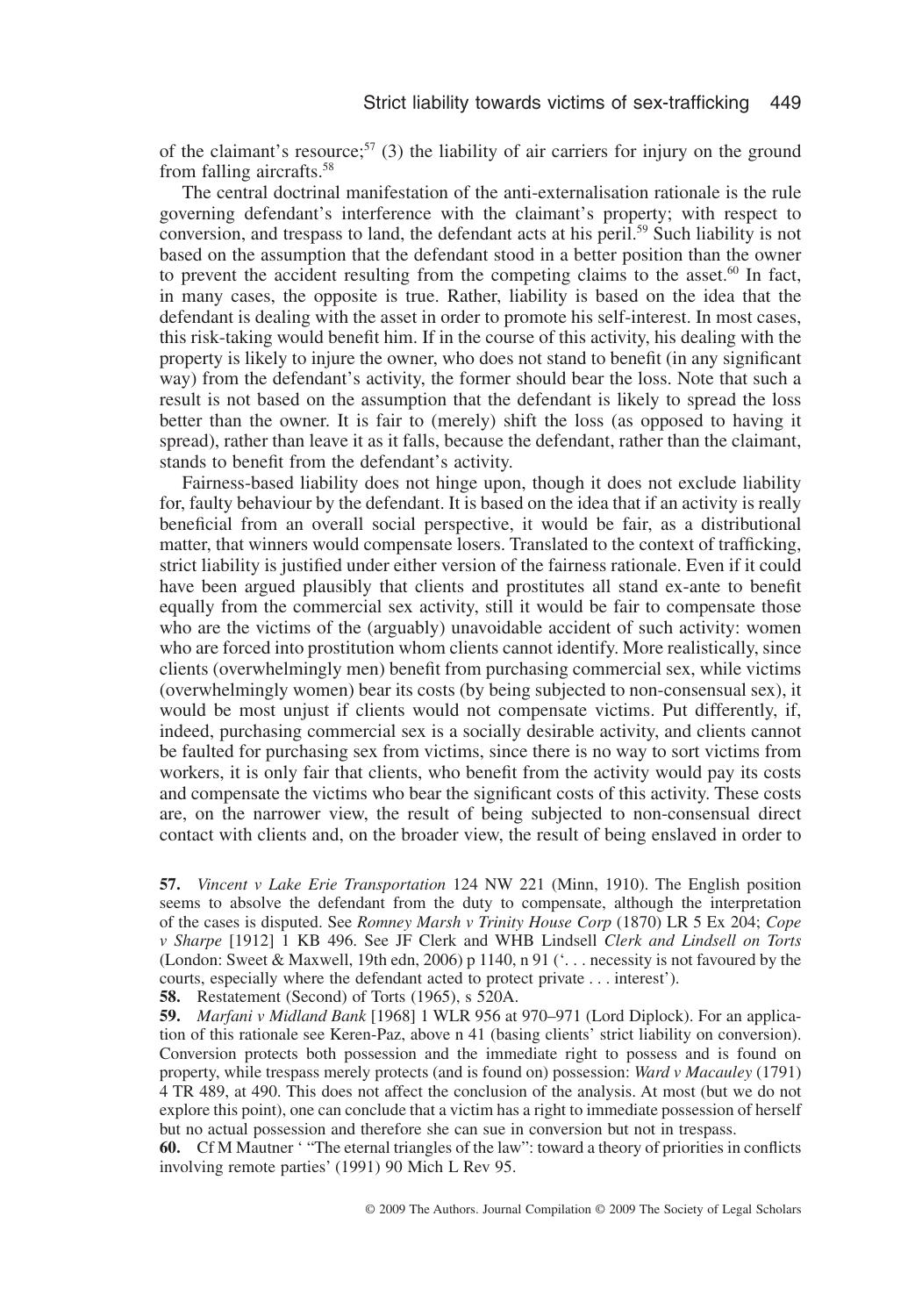satisfy the demand for commercial sex. Since no one would dispute that the violation of victims' right, and the ensuing injuries are devastating, it will be most unfair to leave the costs where they are, rather than to shoulder them on clients, who benefit from the activity which created these costs.

Of course, the fact that the violation of victims' rights is so significant, casts doubt on the assumption that the activity as a whole is socially beneficial. Under the alternative assumption, the foreseeable risk to victims could be a good ground to forbid purchase of commercial sex at all, or at minimum to view each act of purchasing commercial sex as an unreasonable activity.61 However, even if overall, purchasing commercial sex is desirable from a social perspective (under the assumptions that it benefits clients and workers and that the number of victims is very low), winners should compensate losers.

Whatever the assumption about the number of victims among all sex workers, liability towards victims is justified. If the proportion is high, the risk creation is negligent.<sup>62</sup> If it is low, the fairness argument provides a strong basis for compensation, since the alternative is to impose the significant costs of an activity which is overall beneficial to many, on the few who bear its cost.

Arguably, a fairness argument fails to justify imposing liability on clients, since liability would merely shift losses from one individual (the victim) to another (a client), rather than being spread on all those benefiting from the activity (clients, and arguably – but unconvincingly – workers). Such a result is still justified, since we deal with a category in which winners and losers do not overlap. In this, second, category of fairness, loss spreading considerations (which partially overlap with fairness considerations in the first category) play a much smaller role. When the activity benefits ex-ante the defendant and risks ex-ante the claimant the loss should be shifted to the former, even if he does not enjoy any advantage in comparison to the latter in terms of spreading the loss. As was explained above, this is the rationale behind imposing strict liability for unauthorised interference with property rights. Less importantly, shifting the loss from victim to client is justified since the client is better situated to prevent the loss from happening, by avoiding at all purchasing commercial sex. This seems to fall back on a notion of fault, but should not necessarily be equated with  $f$ ault $63$ 

On a deeper level, however, the idea that all clients should share the costs of compensating victims has some normative appeal. Clients as a group submit victims to the risk of non consensual sex. From clients' perspective, the materialisation of the risk of violating the victim's right is random. In a more<sup>64</sup> ideal world, all clients would share the costs of compensating victims. From clients' perspective, the problem is that there are no loss-spreading mechanisms such as purchase of insurance or methods of self-insuring. Theoretically, judges or legislatures can create collective liability of clients, which will be based either on joint and several or on proportional liability for

**61.** See nn 1–3 and accompanying text and Keren-Paz and Levenkron, above n 28.

**62.** Ibid, pt 5.A6. Recall that according to the estimation of the Metropolitian police, 70% of the prostitutes in England and Wales are trafficked: n 20 above and accompanying text. Even according to the more conservative estimation (4000 out of 88,000), still almost 5% of prostitutes are victims.

**63.** Cf G Calabresi and JT Hirschoff 'Toward a test for strict liability in tort' (1972) 81 Yale LJ 1055 (strict liability theory which is based on accident-prevention capacity).

**64.** In an ideal world, there would not be victims of trafficking, and prostitution.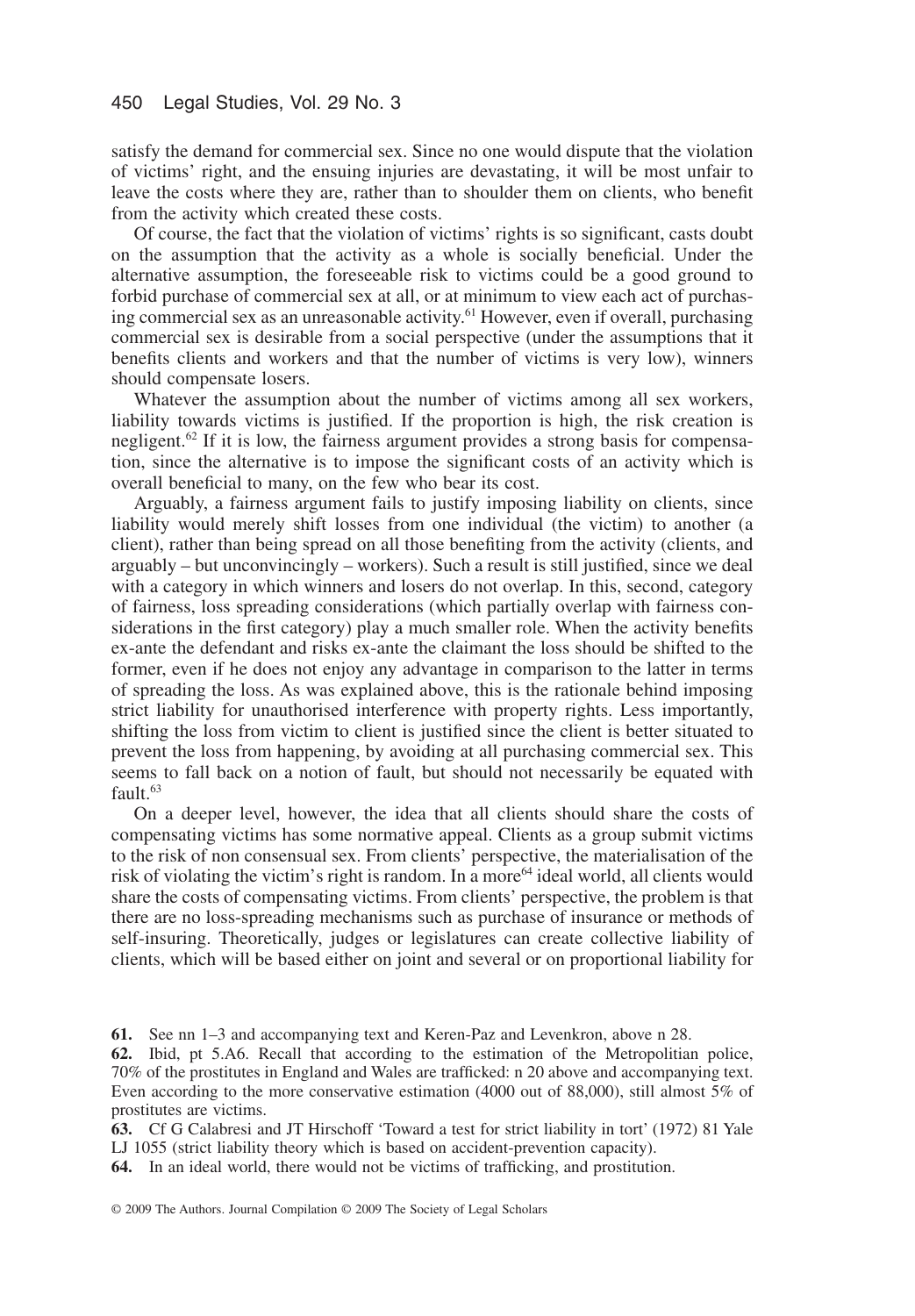the creation of the risk.<sup>65</sup> Whether such a solution is desirable or feasible is a matter for a separate inquiry.<sup>66</sup> What should be clear from the discussion so far is that a solution which leaves victims to bear the cost is inferior to a solution which shifts the cost to clients, even if clients found liable cannot spread the cost.

# **(c) Equality**

Elsewhere we defend the view that victims' vulnerability is a factor in assessing whether risking victims is unreasonable.<sup>67</sup> In this section, we maintain that one justification for strict liability could be that it results in progressive redistribution of wealth and entitlements in society. The approach that the tort rules' equality effects should be taken into account by rule makers had been defended recently by one of us at length<sup>68</sup> and would therefore be succinctly summarised here. In the absence of fault, strict liability can be justified based on considerations of distributive justice. Alongside fairness, egalitarianism can serve as a legitimate criterion to justify (at times) strict liability rules. Strict liability will be desirable if typically it will result in progressive redistribution of wealth (or other entitlements such as liberty or dignity) from the better-off to the disadvantaged. This view is based on the understanding that legal rules have inevitable distributive results. For those striving to decrease power gaps in society, the fact that the distributive result of a legal rule is progressive serves as an independent justification for adopting such a rule. The idea is that the victim's pre-existing vulnerability might increase the defendant's burden to take precaution, or otherwise the scope of liability is not foreign to the common law; $69$  this logic could easily yield a conclusion that strict liability is warranted in order to protect the interest of the vulnerable.70

Turning to applying such framework to the forced-prostitution context, it is easy to see that imposing strict liability on clients would lead to desirable distributive results. First, the result is desirable along the gender axis. Clients are overwhelmingly men, while victims are overwhelmingly women. The result of strict liability is progressive transfer of wealth, possible enhancement of victims' liberty, autonomy and dignity in society, and, at the symbolic level, reinforcement of victims' (and more generally women's) self-worth and inviolability of rights. Protecting women's rights to bodily integrity and sexual autonomy under a regime of strict liability, not only is instrumental at the practical level in protecting these values, but has also intrinsic symbolic value by stressing the importance that society gives to these values and to women's well-being.

Similar analysis can be done according to the distributive axis of class, and often race and ethnicity. Those who are forced into prostitution are the most disenfranchised in society. They almost always come from a background of economic deprivation,

**66.** If clients' liability for direct contact is established, difficult questions of apportioning liability among clients, and between clients and traffickers, arise. These questions are similar to those raised in the text. Our argument is not that clients should be liable in lieu of traffickers but rather that both should be liable.

- **67.** Keren-Paz and Levenkron, above n 28.
- **68.** T Keren-Paz *Torts, Egalitariansim and Distributive Justice* (Aldershot: Ashgate, 2007).

**70.** Cf Keren-Paz, ibid, pp 71–72, 175.

**<sup>65.</sup>** See, eg, CH Schroeder 'Corrective justice and liability for increasing risks' (1990) 37 UCLA L Rev 439; *Barker v Corus* [2006] UKHL 20, [2006] 2 AC 572.

**<sup>69.</sup>** *Paris v Stepney Borough Council* [1951] 1 All ER 32 (HL); Keren-Paz, ibid, pp 127–28.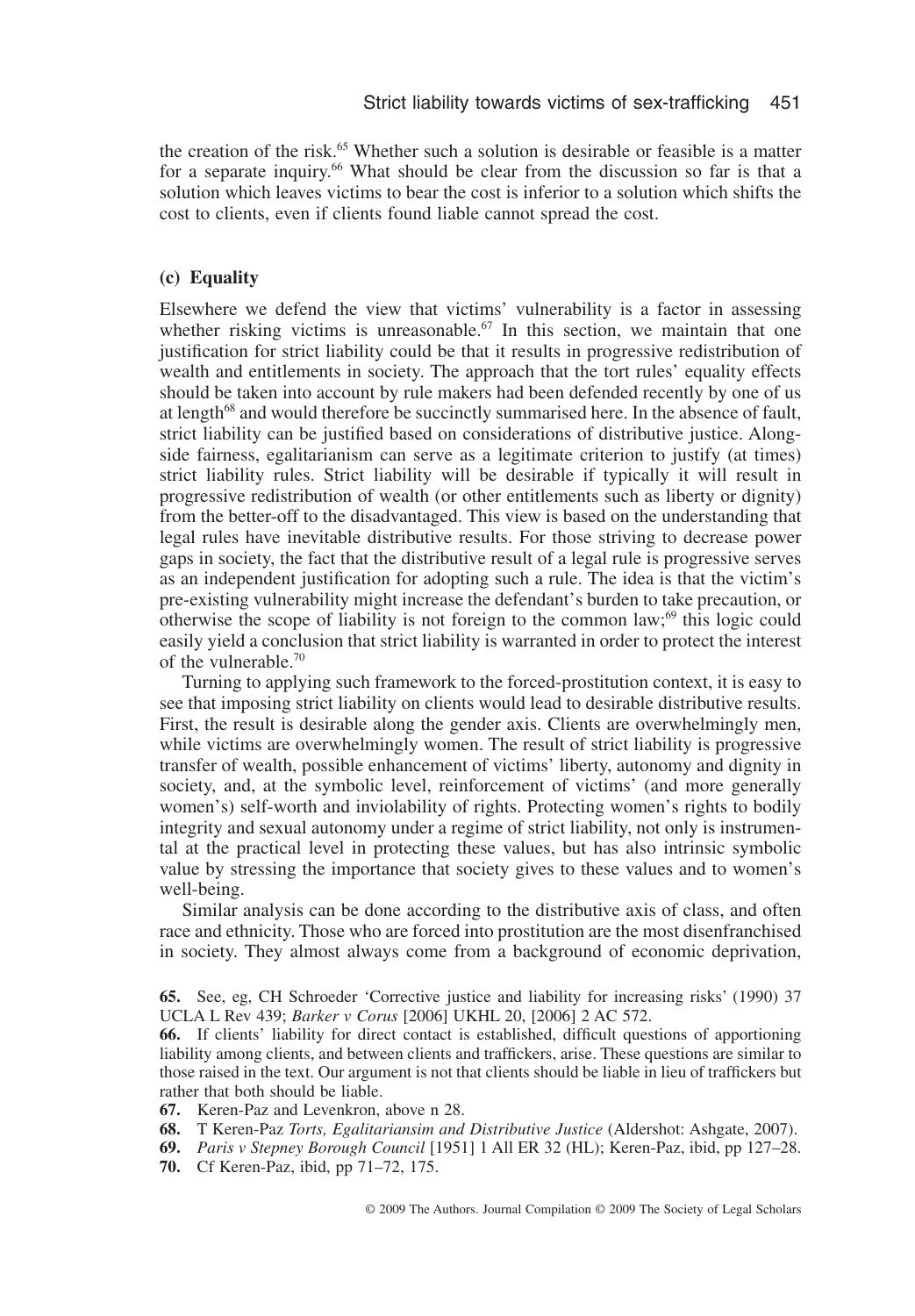often suffered from prior sexual, physical and emotional abuse, and are often immigrants.71 Their otherness, and their common status as illegal immigrants from deprived backgrounds, render them even more vulnerable. On the other hand, research shows that clients who purchase commercial sex are heterogeneous and come from all ranks of society.72 This suggests that imposing strict liability will bring about a progressive distributive result, since the receiving side is manifestly disadvantaged, while the giving side is heterogeneous.

#### **(d) Instrumental considerations**

Imposing strict liability on clients is also supported by several instrumental considerations. Strict liability internalises the costs of sex-purchasing activity and by this might bring about a more efficient (ie lower) level of consumption. We do not stress this point for two reasons. First, in the context of forced prostitution, when the rights involved are so fundamental, and when distributive considerations are so paramount, the concept of efficiency has less normative appeal. Secondly, the effects of imposing liability are not clear, for reasons partially discussed above.73 However, both critiques should not be overstated. 'Inefficient level of sex consumption' simply means that the current level is too high since it ignores the rights' violation of victims and victims' ensuing suffering. While the deterrent effect of strict liability is far from clear, at worst, liability will not reduce sex consumption and, at best, it would somewhat reduce it. While it might be that general demand for commercial sex would be reduced rather than the demand for forced prostitution (if clients are unable to tell who is forced), this for itself is desirable, under our assumption that (almost) all sex-workers are exploited.

In this sense, adopting a strict liability regime has several advantages and one possible disadvantage over a fault-based regime. One advantage is that it is likely to bring higher deterrence since more clients are likely to be sued, and found liable under such a regime, than under a fault-based regime. Needless to say, the result that more victims would be compensated is desirable as well. Another advantage is that the considerable costs involved in proving or disproving fault are saved. This is desirable both from society's perspective and in terms of increased access to justice to vulnerable claimants. Under a strict liability rule, all that the claimant has to prove is the fact that she was forced into prostitution and had sex with the client.<sup>74</sup>

**73.** See the Introduction and pt 1 above and Keren-Paz and Levenkron, above n 28. In addition, deterrence depends on clients' knowledge of the legal rule and their belief about the likelihood of enforcement.

**74.** The second requirement is not easy to meet, but is not insurmountable. Issues of apportioning the client's liability to the cumulative harm from being enslaved are another hurdle victims would have to face.

**<sup>71.</sup>** See S Saskia 'Women's burden: countergeographies of globalization and the feminization of survival' (2000) 53 Journal of International Affairs 503; SM Silbert and A Pines 'Early sexual exploitation as an influence in prostitution' (1983) 28 Social Work 285.

**<sup>72.</sup>** See, eg, A-M Martila *Consuming Sex – Finnish Male Clients and Russian and Baltic Prostitution* (2003), available at http://www.iiav.nl/epublications/2003/Gender\_and\_power/ 5thfeminist/abstract\_111.pdf; MA Kennedy et al *Men Who Solicit Prostitutes: A Demographic Profile of Participation in the Vancouver Police Department's Prostitution Offender Program* (2004), available at http://www.jhslmbc.ca/pdf; C Ward et al 'Who pays for sex? Analysis of the increasing prevalence of female commercial sex contacts among men in Britain' (2005) 81 Sex Transmitted Infections 467.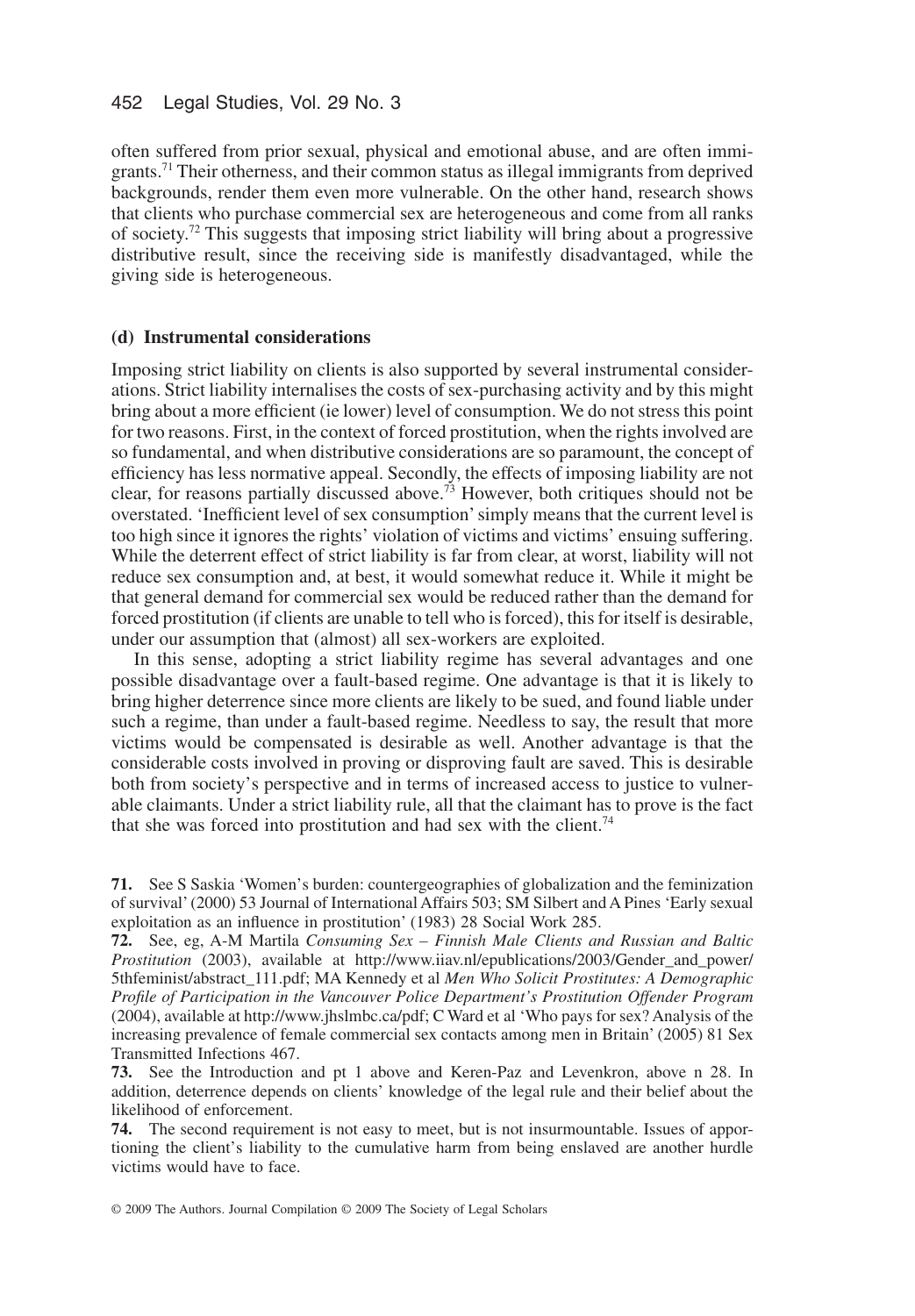The possible disadvantage in adopting a strict liability regime is diluting at the symbolic level clients' moral responsibility for violating the victim's harm, and possibly having lesser deterrent effect. Arguably, if indeed purchasing sex while taking the risk of victimising forced prostitutes is faulty, strict liability waters down the symbolic aspects of liability, and, therefore, a fault basis of liability is to be preferred. We are unconvinced by this argument for the following reasons. First, being sued for purchasing commercial sex in general, and from a forced prostitute in particular, is likely to bring about significant negative reputation effects to clients, so both deterrence and the symbolic effect of being found liable are likely to remain significant. Secondly, the relationships between the symbolic effects of strict liability and negligence regimes are more complicated than appear from the above argument.<sup>75</sup> Strict liability regimes will still stigmatise defendants found liable due to the pooling effect: under well-functioning strict liability, all defendants who would have been found liable under the negligence regime would still be liable, and, in addition, another group of defendants would be found liable. If members of the community are unable to know whether defendants found liable were negligent or not, they would be likely to stigmatise all defendants found liable, but the stigmatising effect would be lower. Whether this is a good result or not could be debated,<sup>76</sup> and the answer might depend on the context. In our context, the benefits from imposing liability on more clients and providing remedies to more victims, clearly outweigh any possible dilution of moral responsibility of clients. Of course, if one believes that (1) most clients cannot tell who is forced, (2) cannot be faulted for purchasing sex despite this inability to know, and (3) nevertheless victims deserve compensation for the violation of their rights, than one should support only a strict liability regime, so the arguable dilution of moral responsibility of clients becomes a non-issue. On the other hand, for those who believe – like us<sup> $77$ </sup> – that most clients are likely to be found liable under a fault regime, the advantage of a strict liability regime is that it saves the litigation costs of proving fault, that in most cases would not change the result.

Finally, it might be that civil strict liability of clients would better balance the interests of victims and clients. On this view, the proposed reforms intending to impose criminal responsibility for purchase of sex from prostitutes who are pimped are too harsh towards ignorant clients. Civil liability serves as a softer form of penalty – both in financial and expressive terms – while at the same time serving corrective and distributive justice by compensating victims. It is also possible that in terms of the law's potential to change its addressees' attitudes, the softer touch of civil liability is more effective than the harsher criminal responsibility.<sup>78</sup> Needless to say, that civil liability by clients is compatible with – and in fact might complement well – a reform which criminalises the purchase of commercial sex, either generally (from all prostitutes) or from forced prostitutes with or without knowledge or suspicion that the prostitute is forced. It follows that those who support the recent Home Office proposal to criminalise purchase of sex from (broadly defined) forced prostitutes should easily support civil liability of clients. Indeed, following a conviction, civil suit by the victim is likely to face higher chances of success. But even those who oppose criminalisation

**77.** Keren-Paz and Levenkron, above n 28.

**78.** See DM Kahan 'Gentle nudges vs. hard shoves: solving the sticky norms problem' (2000) 67 U Chi L Rev 607.

**<sup>75.</sup>** See T Keren-Paz 'Liability regimes, reputation loss and defensive medicine' (work in progress).

**<sup>76.</sup>** Ibid.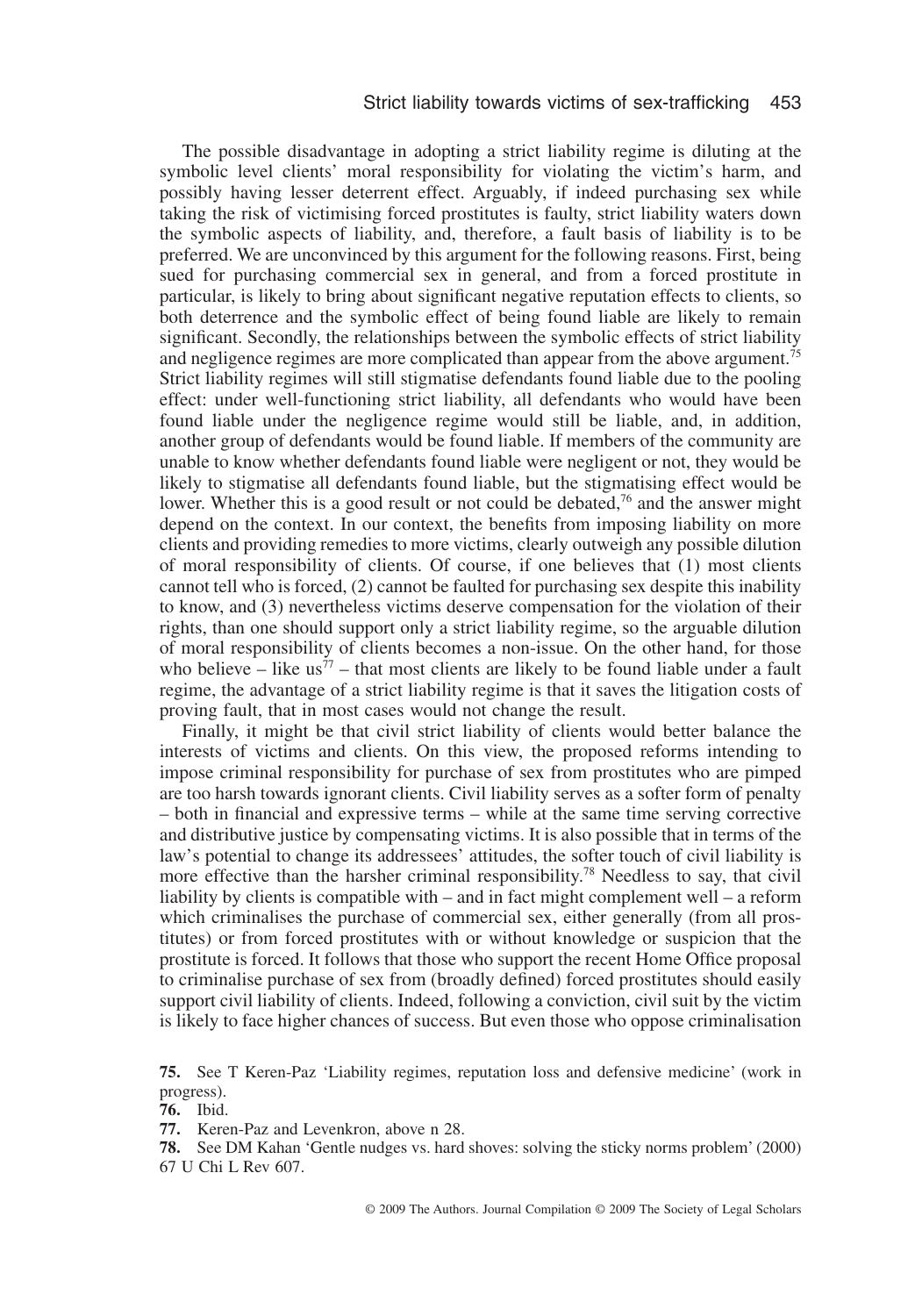of ignorant clients on the ground that criminalisation is too harsh to clients (or on the ground that the current suggested definition of forced prostitution is too broad) could still support strict liability in torts.

# 3. STRICT LIABILITY FOR BATTERY AND APPARENT CONSENT

In the context of battery, the claimant's consent to the touching needs to be free in order to negate liability.<sup>79</sup> Being forced into prostitution ipso facto negates the existence of free consent. Any woman who is subjected into forced prostitution is unable to form free consent to a sexual encounter with a client, since she does not have the alternative of saying no.80 The difficulty with imposing liability in battery on clients is that the client might not know that the prostitute does not really consent to the sexual contact. If the mistake is unreasonable, no doubt that liability would be imposed. The two questions which have to be dealt with are whether a reasonable mistake about the lack of consent would exclude liability and whether the doctrine of apparent consent requires a conclusion that the victim indeed consented to the contact (according to the objective test) and, therefore, the client did not make a mistake about the woman's lack of consent.

Common law jurisdictions seem to give different answers to the question to what extent liability in battery is really strict, and even within a given jurisdiction the position is not always clear. England seems to be relatively hospitable to the idea that liability for battery should be strict. *Evans* is an authority, in the context of false imprisonment, that a reasonable mistake with respect to the legal authority to confine a prisoner is no defence to liability.81 In *Hepburn*, in the context of assault, Sedley LJ stated more generally that 'an honest belief in a non-existent state of affairs does not excuse a trespass to the person'.<sup>82</sup> The position that a reasonable mistake about the victim's consent should not bar liability in battery is well accepted by English scholars.<sup>83</sup> Under that position, seemingly a victim who did not consent could sue successfully in battery (subject to the issue of apparent consent which will be discussed below), even if the client's mistake about the victim's lack of consent is deemed reasonable. However, recently in *Ashley*<sup>84</sup> the Court of Appeal decided that a reasonable mistake about the state of affairs does not deprive the defendant from the privilege of self-defence, and this approach is arguably incompatible with the approach in *Hepburn*. In the House of Lords, different dicta were made. Lord Scott of Foscote has voiced a strong preference towards strict liability (but formally left the possibility for adopting such a solution as open), unless the claimant is responsible for

albeit in the context of apparent consent is effective).

**84.** *Ashley v CC Sussex Police* [2006] EWCA Civ 1085 (CA).

**<sup>79.</sup>** See *Latter v Braddell* (1881) 44 LT 369.

**<sup>80.</sup>** For a more elaborate discussion, including of the question whether the client's mistake might ever be considered reasonable, see Keren-Paz and Levenkron, above n 28, pts 2–5B.

**<sup>81.</sup>** *R v Governor of Brockhill Prison, ex p Evans (No 2)* [2001] 2 AC 19.

**<sup>82.</sup>** *Hepburn v Chief Constable of Thames Valley Police* [2002] EWCA Civ 1841 at [24].

**<sup>83.</sup>** Clerk and Lindsell, above n 57, at 15-08; Stevens above n 38, p 101; NJ McBride and R Bagshaw *Tort Law* (London: Longman, 2nd edn, 2005) p 248. But see WVH Rogers *Winfield and Jolowicz on Tort* (London: Sweet & Maxwell, 7th edn, 2006) at 25-3 (reasonable mistake,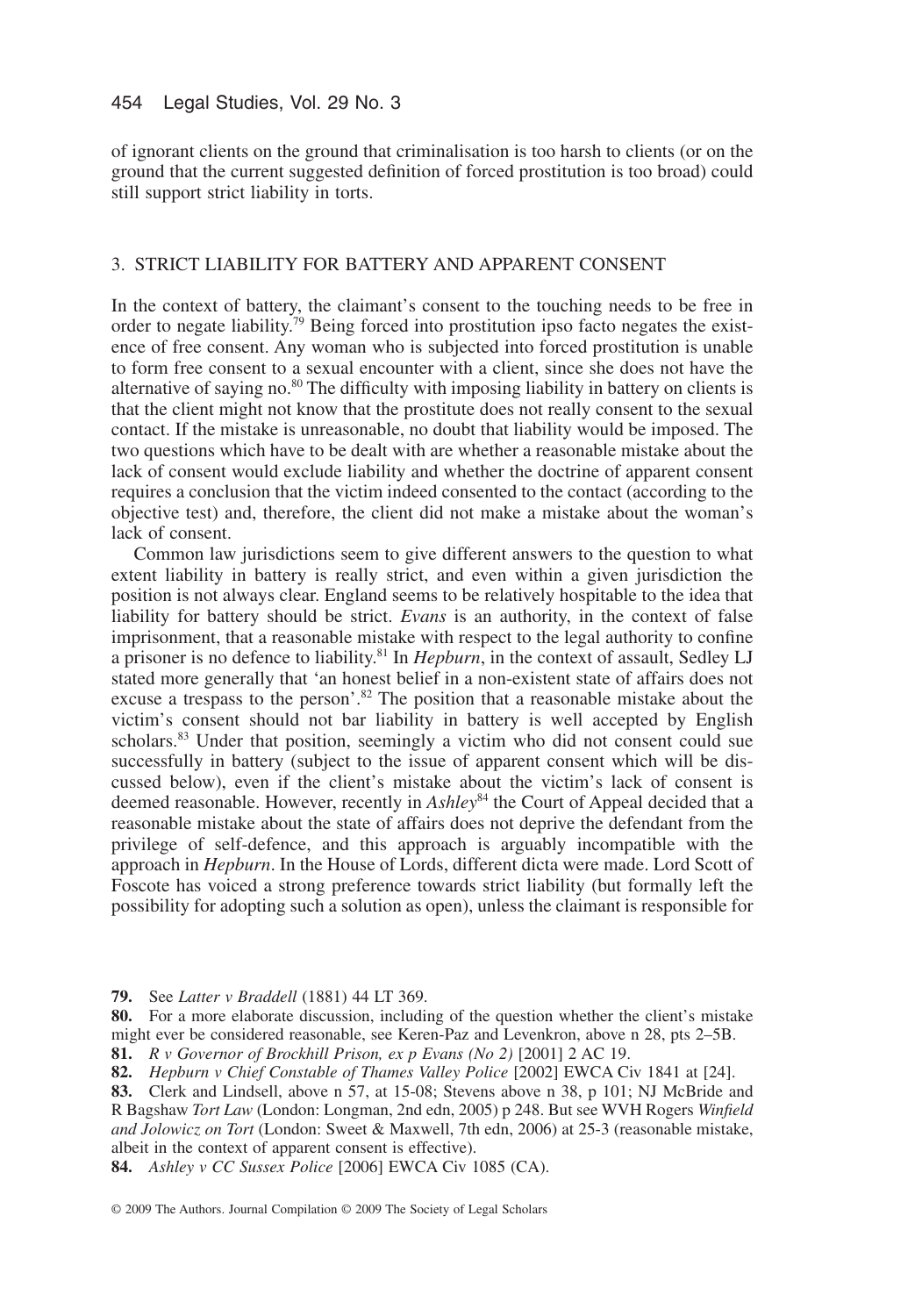the mistake. Interestingly, Lord Scott specifically mentioned mistake about consent to sexual contact (and not only mistake about the existence of self-defence, the issue litigated in *Ashley*):<sup>85</sup>

'I would start with the principle that every person is *prima facie* entitled not to be the object of physical harm intentionally inflicted by another . . . Why, for civil law purposes, should not a person who proposes to make physical advances of a sexual nature to another be expected first to make sure that the advances will be welcome?'

Lords Rodger of Earlsferry and Neuberger reserved their opinion on the issue without clearly indicating whether they support or reject strict liability.86 Lord Carswell did not regard strict liability as 'possibly containing the correct principle'.87 Lord Bingham of Cornhill was somewhat opaque but it seems that he thought that strict liability was not the rule and that the House should not change the existing rule.<sup>88</sup>

In Canada, the Supreme Court opined in dicta in *Scalera* that the defendant's reasonable mistake with respect to the claimant's consent for sex would exclude liability for battery.89 Such approach was criticised by Elizabeth Adjin-Tettey, for reasons which partially parallel our approach.<sup>90</sup> Finally, US jurisdictions are split with respect to the question whether liability in battery should hinge on showing intent to injure or offend by the contact (such requirement will preclude strict liability), and such ambiguity is reflected in the Restatement (Second) of Torts.<sup>91</sup>

In any event, all common law jurisdictions seem nonetheless to accept the principle of apparent consent, according to which, behaviour which appears objectively to show that the claimant consented to the touching, would suffice as consent. Similar to contract law,92 when a gap exists between a person's subjective lack of consent and the

**85.** [2008] UKHL 25, [2008] AC 962 at [20].

**86.** Ibid, at [55], [89]–[90].

**87.** Ibid, at [76].

**88.** Ibid, at [3].

**89.** *Non-Marine Underwriters, Lloyd's of London v Scalera* [2000] 1 SCR 551 (Can) paras [24] and [29].

**90.** Adjin-Tettey, above n 42. Adjin-Tettey's critique parallels ours with respect to the importance of the protected interest of sexual autonomy, and the existence of distributive considerations about women's status in society. Her paradigmatic case of non-commercial sex is different, however, from ours, and several possible conclusions might follow. First, it is less clear that in the context of non-commercial sex, it is just to shoulder the costs of the mistake on men. While we have no objection to such a rule, which could be supported by some of the arguments we present, we think there are stronger justifications for imposing strict (or faultbased) liability on clients. One obvious difference is that the social value of non-commercial sex is much higher to men and consenting women, than the social value of commercial sex. See Keren-Paz and Levenkron, above n 28. Another important difference is that the power gap between men and women in the non-commercial sex context is less significant than in our context. On the other hand, our context raises the difficulty of apparent consent to trade sex for money, which is not necessarily raised in the general context. Next, our suggestion elsewhere to ground strict liability in the tort of conversion is not open in the general context. See Keren-Paz, above n 41. Finally, Adjin-Tettey does not consider the possibility of imposing liability in negligence, rather than in battery, and, of course, the factors for deciding whether fault is involved in both contexts are different. See Keren-Paz and Levenkron, above n 28.

**91.** See KW Simons 'A restatement (third) of intentional torts?' (2006) 48 Ariz L Rev 1061 at 1066–1070.

**92.** See, e.g, *Paal Wilson & Co v Partnereederei Hannah Blumenthal* [1983] AC 854 (HL).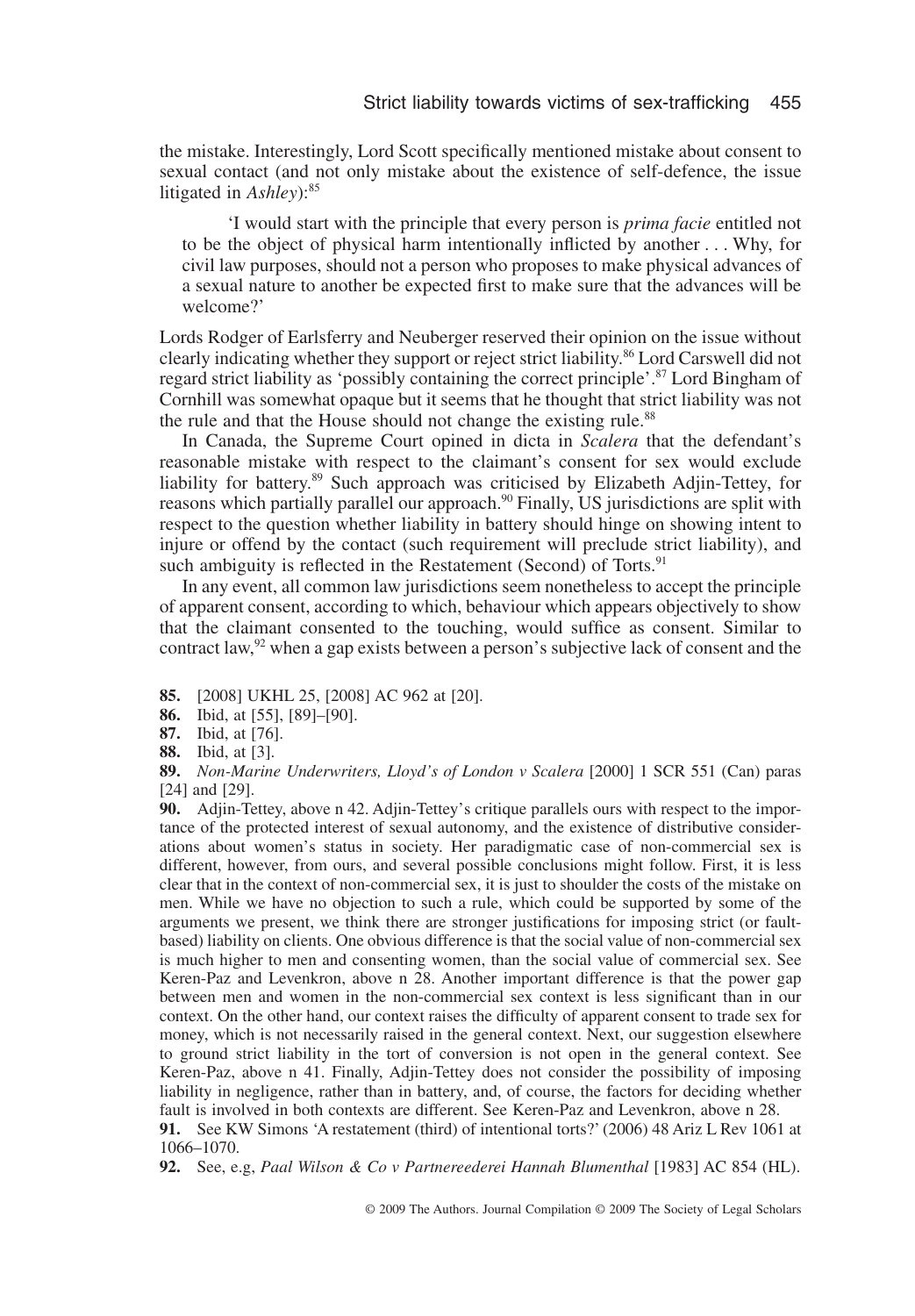objective appearance of consent, it is that person making the representation of consent who bears the consequences of that gap.<sup>93</sup> Thus, in the famous case of  $O'$ *Brien v Cunard*,<sup>94</sup> the claimant – an Irish immigrant teenager on a ship sailing to the US – who stood in the line for vaccination and extended her arm, was taken to consent to the vaccination according to the objective standard, so her battery claim against the ship's physician was precluded. Therefore, in order to impose liability on a client who purchased sex from a prostitute in circumstances where he could not have known she was a victim, there is a need to show why there is no apparent consent by victims, or, alternatively, why liability should be imposed despite the victim's apparent consent. The question which needs to be answered is whether third party duress which the defendant should not have a reason to know of ('third party duress') vitiates the claimant's consent.

In the context of battery, there is scant authority on this question. McBride and Bagshaw suggest there would be liability in such a case, but do not support this view with an authority.<sup>95</sup> The discussion of this point in both Clerk and Lindsell and in Winfield and Jolowicz is vague. Clerk and Lindsell maintain that 'consent affords no defence if the will of the consenting party was overpowered by force of the fear of violence . . . it is suggested that a claimant cannot give a real consent unless he has in fact the freedom to choose whether or not he should do so';<sup>96</sup> while Winfield and Jolowicz maintain that 'the consent... must be freely given'.<sup>97</sup> Neither text mentions whether claimants' lack of consent should be known to the defendant as a condition for liability. This goes to the heart of the role battery has to play in preserving human rights. According to the view that liability should be truly strict, the focus of the inquiry should be whether there was free consent to the contact, rather than was the defendant justified in believing that the claimant consented (despite that, in fact, she did not).

Third party duress has different effects in contracts and restitution law.<sup>98</sup> In contract law, the test for consent is objective, and, accordingly, if the pressure is not extreme and the third party had no notice of it, the contract cannot be rescinded. However, when the pressure is extreme the contract is void.<sup>99</sup> When softer pressures are involved, third party duress or undue influence can allow the claimant to rescind the contract if the other party has constructive notice of it. In mistaken payment cases, the test for consent is subjective so third party duress (even if not extreme) can support a claim for restitution. $100$ 

This framework suggests that clients should be liable for battery towards victims based on at least two rationales: the pressure operating on the victim is extreme so the appearance of consent is ineffective, or that the client should be deemed to have notice of the duress, so he cannot rely on the appearance of consent. In addition, we will explore the possibility to set aside the victim's consent based on (the Canadian version of) the unconscionability doctrine. We will begin the discussion with yet another rationale that in battery the *subjective* test for consent should be applied.

- **93.** Cf Stevens, above n 38, p 248.
- **94.** 28 NE 266 (Mass, 1891).
- **95.** McBride and Bagshaw, above n 83, pp 247–248.
- **96.** Clerk and Lindsell, above n 57, p 942, at 15-102.
- **97.** Rogers, above n 83, p 1059, at 25-3.
- **98.** D Friedmann 'The objective principle and mistake and involuntariness in contract and restitution' (2003) 119 LQR 74 at 91.
- **99.** Ibid, at 81. See section (b) below.

**100.** Ibid, at 91.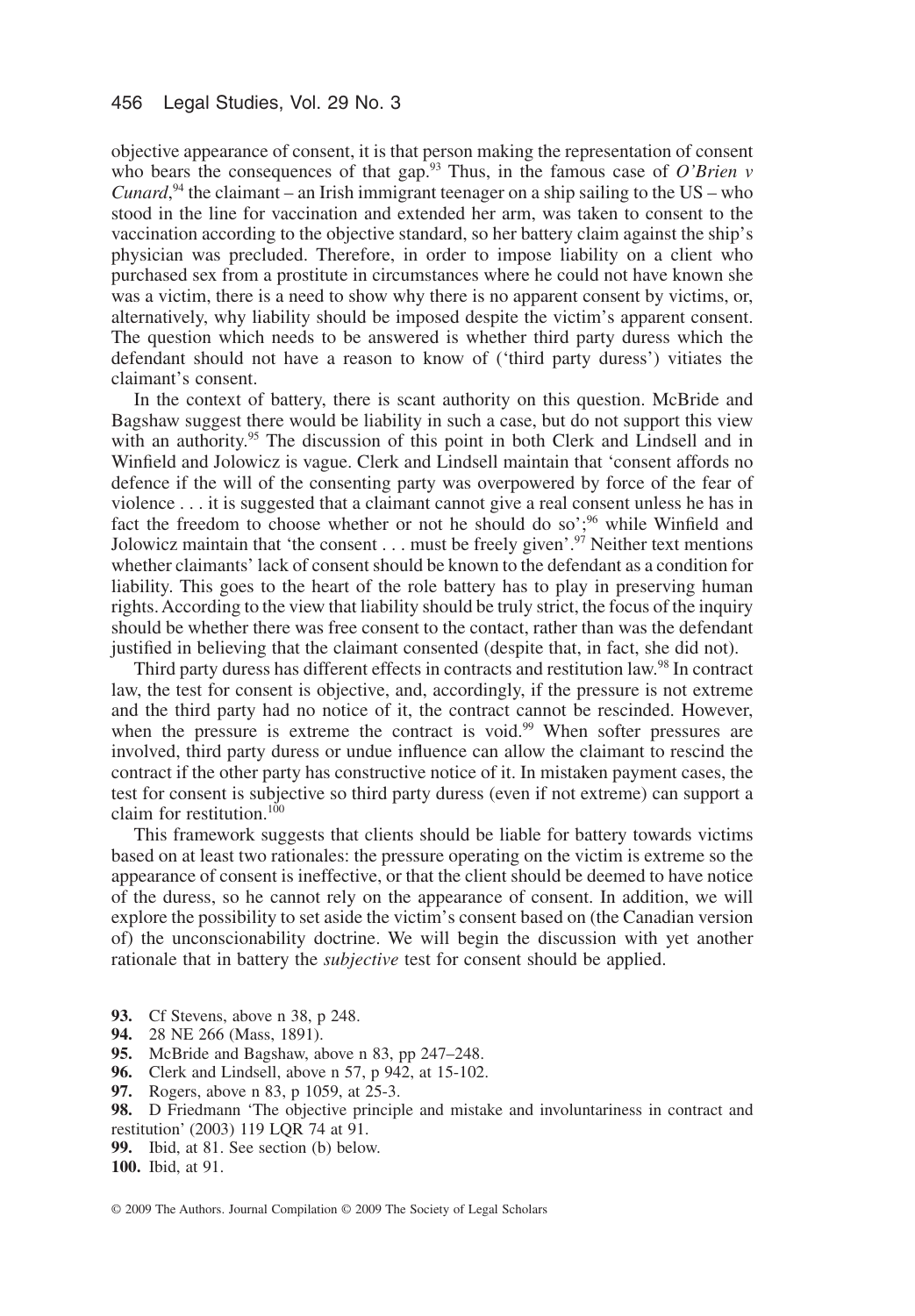## **(a) Reliance in torts, restitution and contracts**

The application of the subjective test to restitution claims, and the objective, to contracts, is arguably based on the reliance interest of the other party to the contract, which is absent in mistaken payments. This might suggest that in battery claims, the objective test should be applied, since the defendant relies on the apparent consent of the claimant. On the other hand, two considerations support the adoption of a subjective test to battery claims. The first applies across claims for battery. The claimant's interest in bodily integrity is more significant than the claimant's interest in not being bound by a contract. Battery protects an interest that goes to the core of basic human rights of bodily integrity, personal autonomy and the interest in dignity. There is much to be said in support of a strict protection of this interest.<sup>101</sup> This might be even more so with respect to sexual autonomy. Violating sexual autonomy is one of the most serious violations of dignity. The second consideration applies to commercial sex (and has varying weight in other contexts of battery claims). The social value that should be accorded to the person relying on the appearance of consent changes with the context. In the contractual context, the need to ensure commercial stability weighs heavily to support the objective test. Purchasing commercial sex, on the other hand, is a much lower value activity<sup>102</sup> and, accordingly, the client's reliance should receive less protection. This suggests that battery is more akin to mistaken payments than to contracts, in the sense that the legitimate reliance interest by defendants (at least in the commercial sex context) is much lower.

## **(b) Void transactions under extreme duress**

The pressures which typically operate on victims of trafficking are so extreme that they deprive victims of any choice. $103$  When the pressure operating on the claimant was very intense, no legal consequences follow from the victim's apparent consent.<sup>104</sup> In *Lynch*, the House of Lords dealt obiter with contractual duress.<sup>105</sup> In general, the duress effect is to render the contract merely voidable.<sup>106</sup> However, obiter in consecutive cases clarifies that extreme cases of duress can render the transaction void.<sup>107</sup> Indeed, in cases in which extreme pressure – such as threats to life or to physical integrity – was made, the contract was void $108$  so that in one case the taking of property under the void contract amounted to trespass to goods.<sup>109</sup> While these cases did not

**101.** Cf Adjin-Tettey, above n 42.

**102.** Keren-Paz and Levenkron, above n 28, pt 5.A3.

**103.** See pt 1(a) above.

**104.** Cf Friedmann, above n 98, at 82.

**105.** *Lynch v DPP of Northern Island* [1975] AC 653 at 680 and 695.

**107.** See *Pao On v Lau Yiu Long* [1980] AC 614 at 634–635. Cf H Beale *Chitty on Contracts* vol 1 (London: Sweet & Maxwell, 30th edn, 2008) at 7-003; however, the scope for a void transaction allowed for by Chitty is normatively too narrow and doctrinally not supported by the authorities. See below nn 108–109 and accompanying text.

**108.** *Barton v Amstrong* [1976] AC 104 at 120 (PC). Some commentators stress that the point was not argued before the Privy Council and that the result is as compatible with the contract being voidable as with it being void. See, eg, B Haecker 'Proprietary restitution after impaired consent transfers: a generalised power model' (2009) 68 Camb LJ 324 at 327.

**109.** *Friedeberg-Seeley v Klass* (1957) 101 SJ 275. Cf *Duke de Cadaval v Collins* (1836) 111 ER 1006 at 1009; *Grainger v Hill* (1838) 132 ER 769.

**<sup>106.</sup>** Ibid, at 695.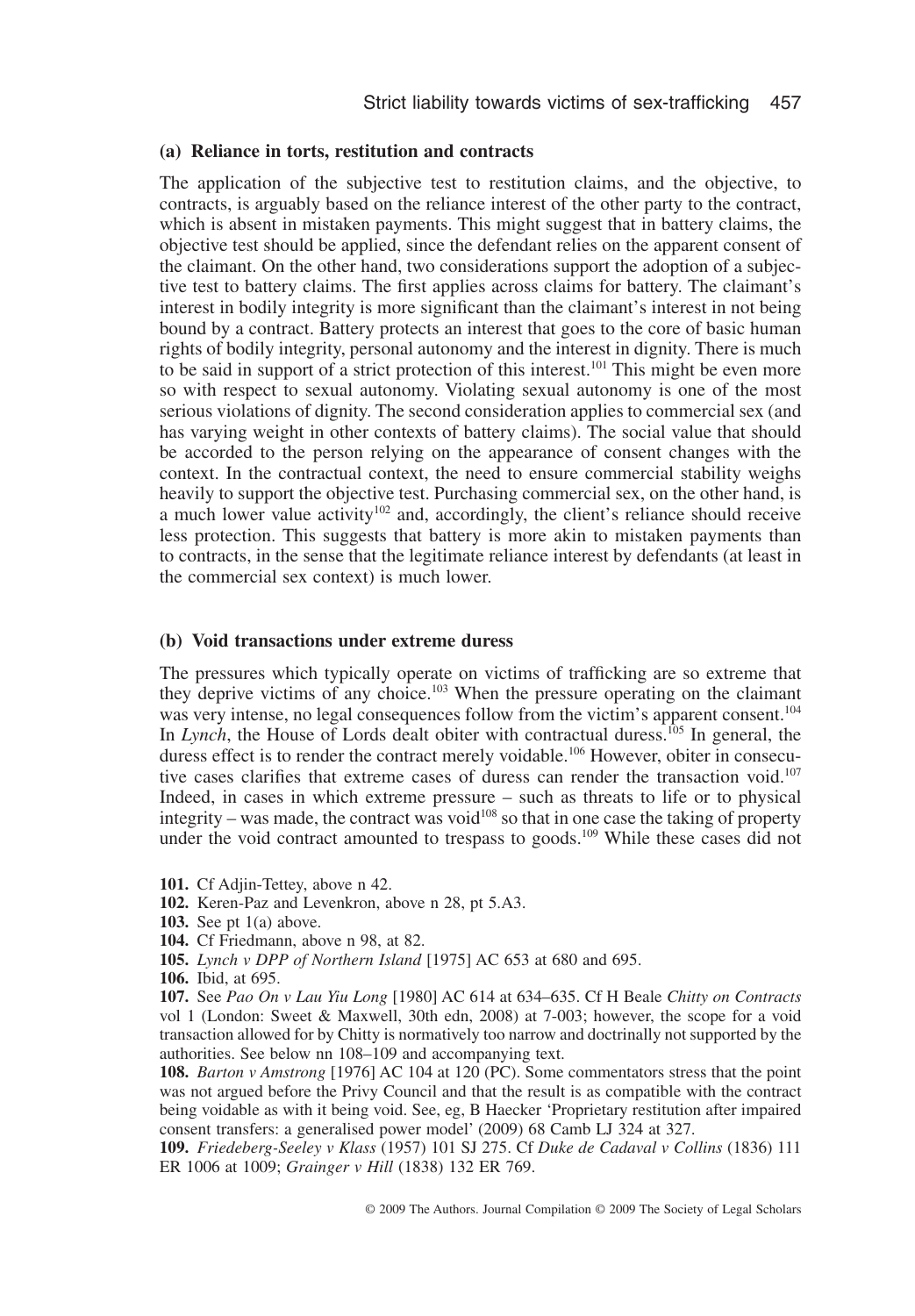involve third party duress, the inevitable result of the contract being void is that the owner retains his title as against innocent third parties.110 Applied to the battery context, at least third party duress which nullifies the consent (as opposed to less extreme pressures which merely deflect the will) should subject the innocent defendant to liability.

The objective test for consent presumes the presenter's agency, which justifies shouldering on her the results of the gap between her apparent and real consent. Without such agency, the conduct (such as signing a contract) is not hers, so the appearance of consent should have no effect. The approach that physical violence makes the contract void also against the innocent third party was adopted in the Scottish case of *Balloch*<sup>111</sup> and the Maryland case of *Bond*.<sup>112</sup> Even according to the stricter *Bond* formula which restricts void contracts to (fear of) violence risking serious physical injury or false imprisonment, victims' consent should be considered as vitiated.

Both cases involved spousal abuse in the context of receiving a loan from the bank. The gender aspect of the violence should lead to a conclusion that battery claims against clients by victims – who suffer much more extreme pressure than the wives in *Balloch* and *Bond* – should be accepted. Moreover, both cases arose in the context of 'sexually transmitted debt', in which, as discussed below, English courts developed the constructive notice doctrine, which allows wives to set aside voidable contracts against lenders, for reasons which are relevant also in the client–victim context.

#### **(c) Clients' constructive notice**

In England, the objective test for consent is qualified in the 'sexually transmitted debt' line of cases – mainly *O'Brien* and  $Etridge$ <sup>113</sup> – by the doctrine of constructive notice. When the wife stands surety for her husband's debts, the bank is deemed to have notice of undue influence of the husband over the wife (real, or in exceptional circumstances, presumed) unless it takes reasonable steps to satisfy itself that the wife enters into a transaction with her eyes open so far as the basic elements of the transaction are concerned.114 This doctrine can be justified on several grounds. *First*, the bank is best placed to minimise the risk of undue influence by insisting on procedure which will ensure that wives (and, more generally, non-commercial guarantors) will enter the transaction freely. *Secondly*, the power gap between the parties makes it just to allocate the risk of duress or undue influence by the third party to the bank, as a matter of distributive justice. *Thirdly*, the bank benefits from the duress or undue influences extracted by the debtor on the claimant, by being provided with a guarantor. This too supports allocation of the risk to the bank. These considerations

**<sup>110.</sup>** Note, however, that in *Barton*, above n 108, their Lordships concluded that they express no view as to what (if any) effect the result may have on the rights or obligations inter se of the other parties to the deeds.

**<sup>111.</sup>** *Trustee Savings Bank v Balloch* (1983) SLT 240.

**<sup>112.</sup>** *United States for the Use of the Trane Company v Bond* 586 A.2d 734 (Md, CA, 1990).

**<sup>113.</sup>** *Barclays Bank v O'Brien* [1993] 4 All ER 417; *Royal Bank of Scotland v Etridge (No 2)* [2001] 4 All ER 449.

**<sup>114.</sup>** *Etridge*, ibid, at [44] and [54]. This could be done by ensuring the wife received independent advice from a solicitor: ibid, at [56]. Compare *Bond*, above n 112; DW Post 'Spousal abuse and the doctrine of duress' (2004) 26 Hawaii L Rev 469.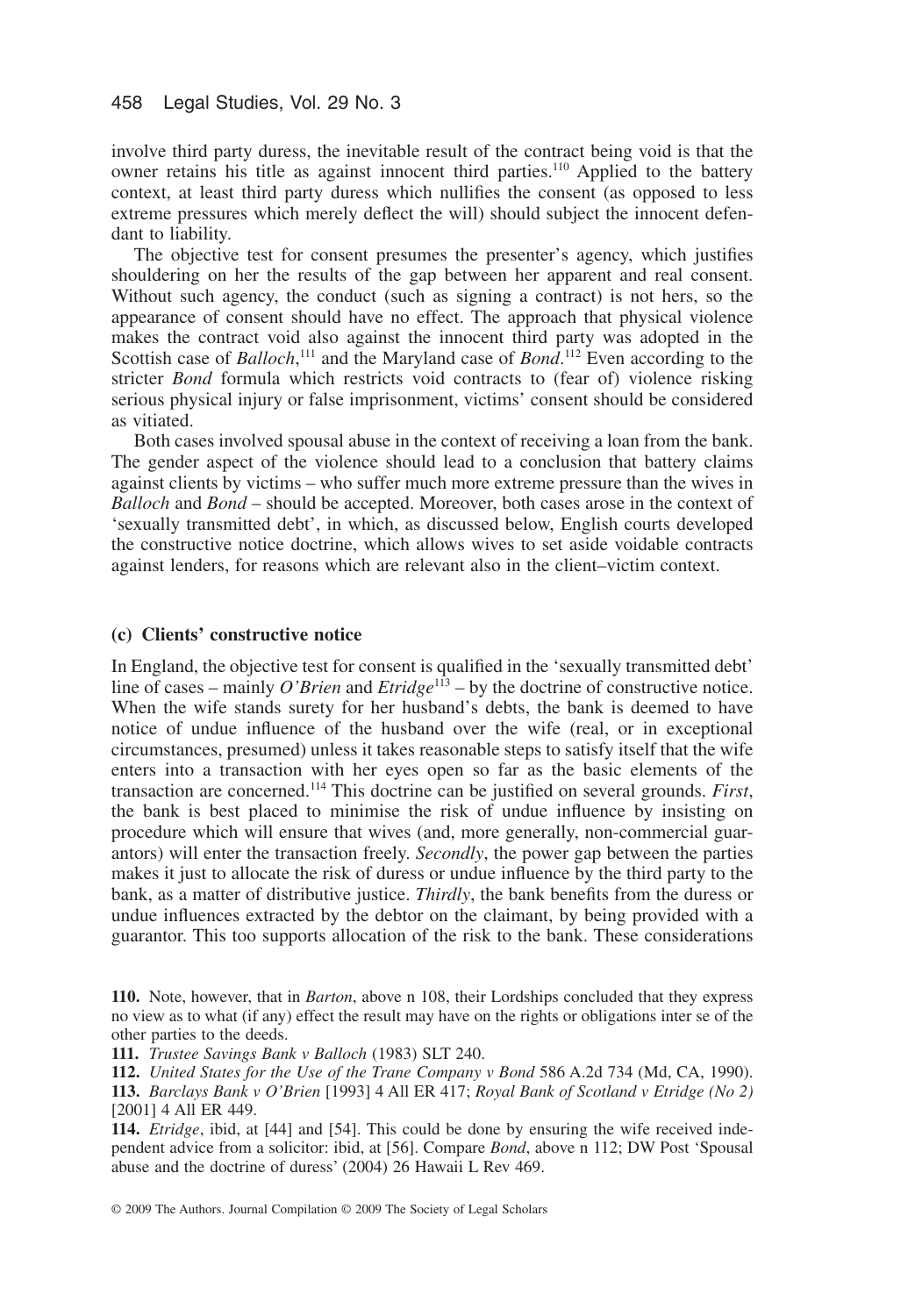could explain the doctrine as based on distributive considerations and strict liability.<sup>115</sup> They can also explain the doctrine as based on an implicit assumption of fault on the part of the lender, who has an interest to look the other way when the debtor pressures his wife to mortgage her property.

These considerations apply to a different extent also in the commercial sex context. True, clients, unlike banks, are not good loss spreaders. More importantly, clients have more limited ability, than banks do, to insist on procedures which reduce the risk that the woman they purchase sex from is coerced. However, other important factors make the rationale behind the constructive notice doctrine applicable here as well. *First*, clients benefit from the fact that women are coerced into prostitution by making commercial sex more available, and cheaper. Forced prostitutes are also more amenable to distasteful sexual practices demanded by clients, and rules of supply and demand suggest that the bargaining power of clients with respect to sex workers improves due to the existence of forced prostitutes. As such, clients have an interest in blinding themselves with respect to the existence of trafficking and research shows that many clients do deceive themselves.

*Secondly*, a significant power gap exists between clients and workers, let alone between clients and victims. A related point is that the creation of demand for commercial sex is factually linked to the fact that the claimants became sexually enslaved. While it is left to future research whether this fact can serve as an independent ground for clients' liability, this fact is relevant for allocating the costs of clients' mistake about the victim's consent to clients.

*Thirdly*, clients are better placed than victims to prevent the purchase of sex from victims. In some circumstances, the client can deduce from the circumstances that the claimant is trafficked. In other circumstances, the client can prevent the risk by simply refraining from purchasing commercial sex at all; the victim has much less ability to prevent this encounter. Critics of this approach might argue that in the context of lenders, banks are able to enforce procedures that will minimise the risk that guarantors are unduly influenced, while clients cannot enforce procedures that will minimise the risk of duress. This is probably true, but can hardly serve as a reason to impose the residual risk on victims, rather than on clients.<sup>116</sup> As was discussed above, in this context it is fair that clients who purchase commercial sex will act at their peril. Once again, the distinction between the social value of the risk-creating activities is crucial. In the lending context, there is a way nearly to eliminate the risk of vitiated consent. Regardless, given the social value of giving credit, it might be desirable (though this is by no means certain given banks' ability to spread the cost) to shoulder the residual risk on the guarantor, rather than on the bank. Since the social value of purchasing sex is much lower, one should conclude, to paraphrase Lord Reid in *Bolton v Stone*, <sup>117</sup> that if commercial sex cannot be purchased safely, it should not be purchased at all.<sup>118</sup>

**115.** Note that these considerations might support imposing the risk on the bank, even if it made reasonable effort to ensure that the wife's consent is free.

**116.** We do not oppose a solution allowing a client to sue the trafficker for contribution. The risk of failure to do so successfully, however, should lie with the client, rather than with the victim.

**117.** [1951] 1 All ER 1078 (HL).

**118.** For the conclusion that workers' interests should not prevent clients' liability towards victims, see Keren-Paz and Levenkron, above n 28, pt 5.A5.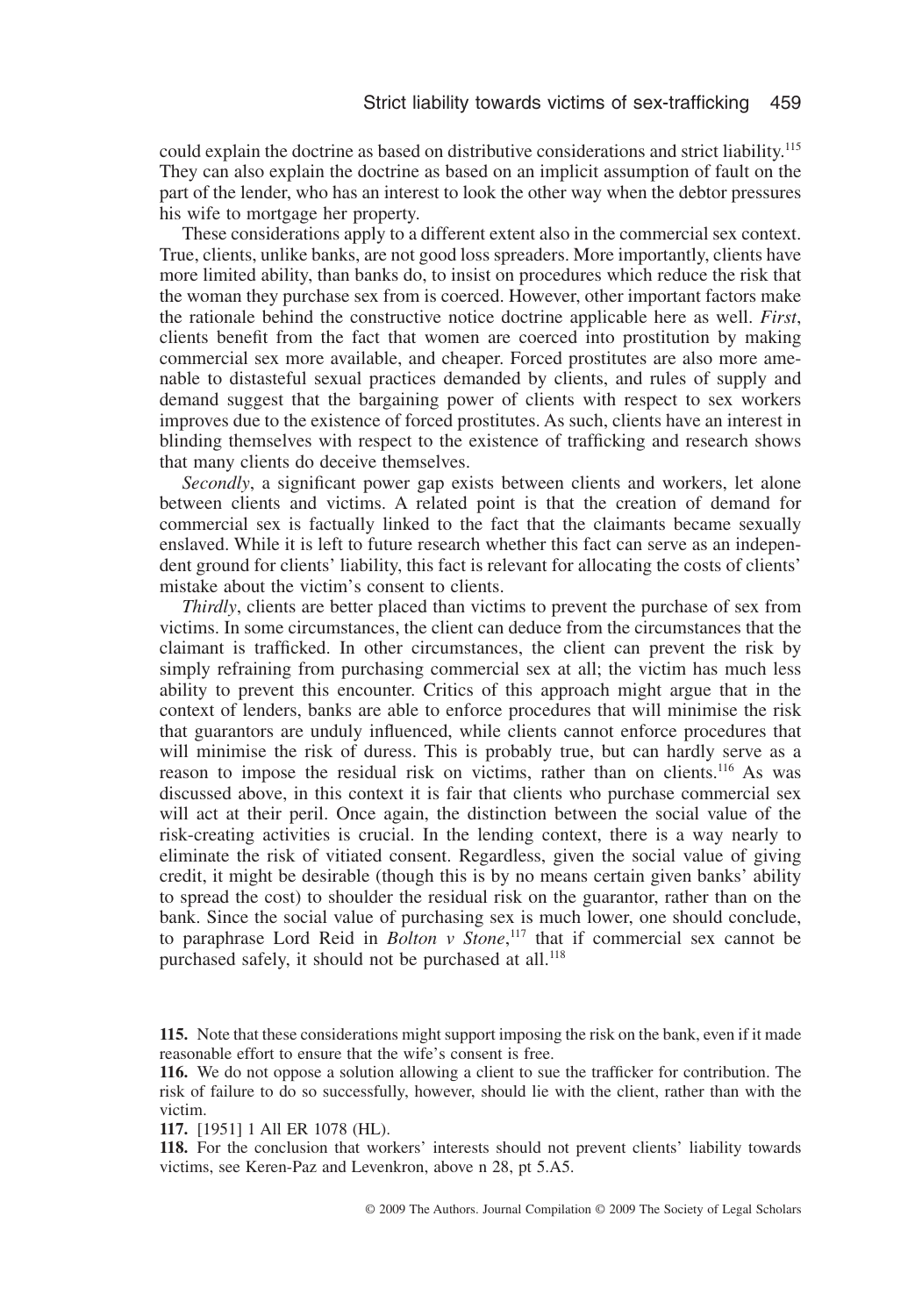#### **(d) Unconscionability**

The objective test in the contractual context is further qualified by the doctrine of unconscionability. An instructive example is the Canadian Supreme Court decision of *Norberg v Wynrib* in which the claimant was a patient addicted to pain killers and the defendant a physician who exploited the claimant's vulnerability to enter into a sex-for-drugs relationship. The majority of the Canadian Supreme Court<sup>119</sup> allowed the patient's claim for battery, setting aside her consent based on the unconscionability doctrine.<sup>120</sup> The claimant's vulnerability and its exploitation by the defendant were the key factors in setting aside the claimant's consent and the court took into account both the claimant's addiction and the power-gap between the parties.<sup>121</sup>

In *Norberg*, the unconscionable behaviour was the product of the defendant's behaviour himself, so this was not a case of third party duress. However, the power gap between the physician and the patient, coupled with the claimant's vulnerability as being addicted to pain killers, led to the conclusion that the patient could sue for battery. We take *Norberg* as a further support to our approach, defended elsewhere,<sup>122</sup> that the inherent exploitation of sex workers by clients is another reason to impose the risk on clients. According to such an approach, the unconscionability involved in purchasing commercial sex from prostitutes serves as a reason to put clients on constructive notice with respect to third party duress. Accordingly, such duress, which operates on victims, allows them to set aside the appearance of consent, even if clients did not know that the specific claimant was operating under duress. Note that clients' fault in exploiting the vulnerability of prostitutes is different from the fault involved in the willingness to purchase sex despite the risk of submitting victims to nonconsensual contact. Any client who purchases commercial sex should be aware, at minimum, that prostitution is exploitative of prostitutes (even if they are not forced). This exploitation should serve as a reason, according to the logic of *Norberg*, to allow *victims* to set aside the appearance of consent. Whether such exploitation is sufficient by itself to allow any worker to set aside her consent, is an issue we do not explore here.

Justice Sopinka, in his concurring judgment,<sup>123</sup> opined that unconscionability in contracts operates to interfere in the contract despite the consent, rather than to set aside the consent. According to him, then, the battery claim should have failed. We submit that even if Sopinka is right about the effects of unconscionability, still the apparent consent of victims of trafficking should be set aside, since they are subject to much more extreme pressures, than those faced by Norberg, and this approach seems to be supported by Sopinka himself.124 Sopinka also criticised the majority for using the contractarian doctrine of *unconscionability* in the context of battery given the different ramifications (from the defendant's perspective) of setting aside the claimant's consent in contracts and in battery. We think, by contrast, that the interest in

**119.** La Forest, Gonthier and Cory JJ.

**120.** We leave aside the question whether undue influence, rather than unconscionability, better supports the court's result.

**121.** *Norberg v Wynrib* (1992) 92 DLR (4th) 449 (Can) at paras 40–45.

**122.** Keren-Paz and Levenkron, above n 28, pt 5.A5.

**123.** Despite the difference in approaches, all the justices in *Norberg* agreed that the physician should be liable. Sopinka J grounded liability in the physician's breach of professional duty, and McLachlin and L'Heureux-Dubé JJ grounded liability in breach of fiduciary duty. **124.** *Norberg*, above n 121, at paras 121, 122, 127.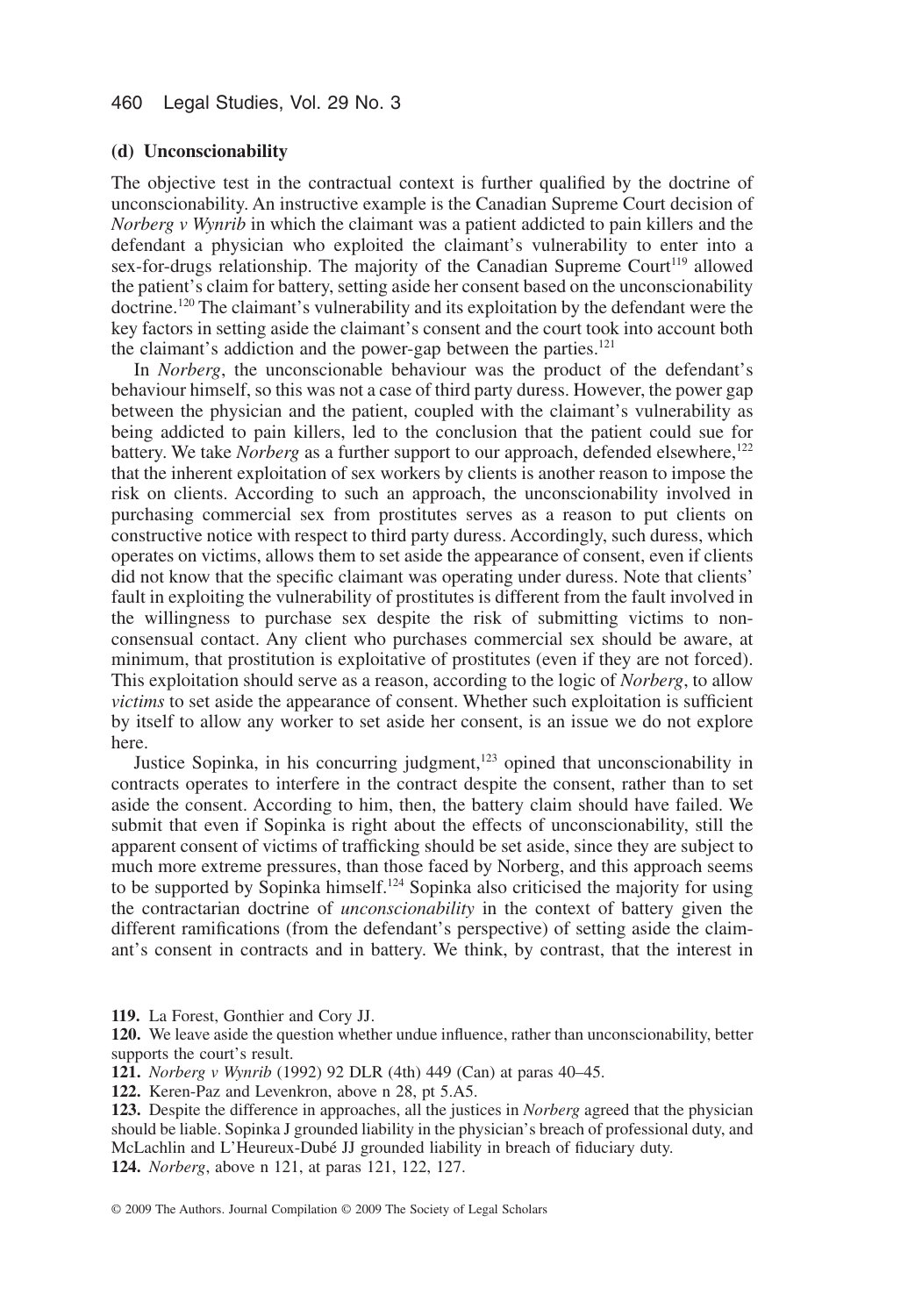bodily integrity deserves more protection than the interest in not being bound by unfavourable contract. Be it as it may, in the context of *duress* Sopinka's critique is irrelevant.

## **(e) Conclusion and caveat**

The upshot of the analysis is that the victim should not be considered as consenting based on the apparent consent doctrine. Apparent consent is based on the logic of estoppel, which in turn is based on two complementing foundations. The first is that the claimant is at fault for creating a gap between her subjective preference and the objective appearance of her behaviour. At minimum, it is based on the assumption that it is fair to allocate the risk of a gap between apparent and real consent to the presenter, based on her responsibility for creating the gap.<sup>125</sup> The second foundation of apparent consent is that the defendant was justified to rely on the objective appearance of consent. The combination of these two factors makes it fair that the presenter, rather than the defendant, would bear the costs of the accident caused by the gap between real and apparent consent. In the context of trafficking, neither condition for imposing the risk on the presenter exists. First, the victim cannot be faulted, or held responsible for creating the appearance of consent, since she would put herself at great risk if she would convey the fact that she is forced (extreme duress logic). Secondly, given the realities of trafficking, the client's willingness (how convenient!) to take at face value the claimant's consent as real, could not be deemed as reasonable (constructive notice logic).

Arguably, the most faulty actor which is responsible for the gap between the victim's real lack of consent and appearance of consent is the trafficker. It might be just, therefore, that the client would have a right against the trafficker to be indemnified for the former's liability towards the victim. As a matter of just allocation of the risk between the victim and the client, however, the risk should lie with the client.

One caveat is in order. In extreme cases, the victim's behaviour might be considered as consent, or to amount to an estoppel. If, for example, the client tells the victim, 'please let me know if you are forced into prostitution, in that case I would not have sex with you and pay your fee nonetheless', and the victim tells him to go ahead, in such a case the victim (who is not likely to sue under this hypothesis anyway) should be estopped from suing the client based on either battery or conversion. This is so since (and to the extent that) the client has created a possibility for the victim to refuse contact with him, without suffering any negative consequences.126 Under such conditions, the victim's consent is probably genuine (subjectively) and should be considered as such from an objective perspective, in order to protect the client's reliance, which under these circumstances could be considered as reasonable. But these cases are likely to be rare. Most clients do not bother to think whether the prostitute they

**125.** Similar rationale supports the allocation of the loss to the original owner in cases of identity mistakes. See Lords Nicholls of Birkenhead and Millet's dissenting views in *Shogun Finance Ltd v Hudson* [2003] UKHL 62, [2004] 1 AC 919.

**126.** In this respect, this approach is not incompatible with the Home Office Minister's approach that a man would be committing an offence even if he asked a prostitute whether she had been trafficked and was told that she had not been. See Travis and Sparrow, above n 1. When the client does not give the victim an option to refuse a sexual contact with him without negative consequences for her (by not meeting her quota) strict liability is still fair, at least in the context of civil liability.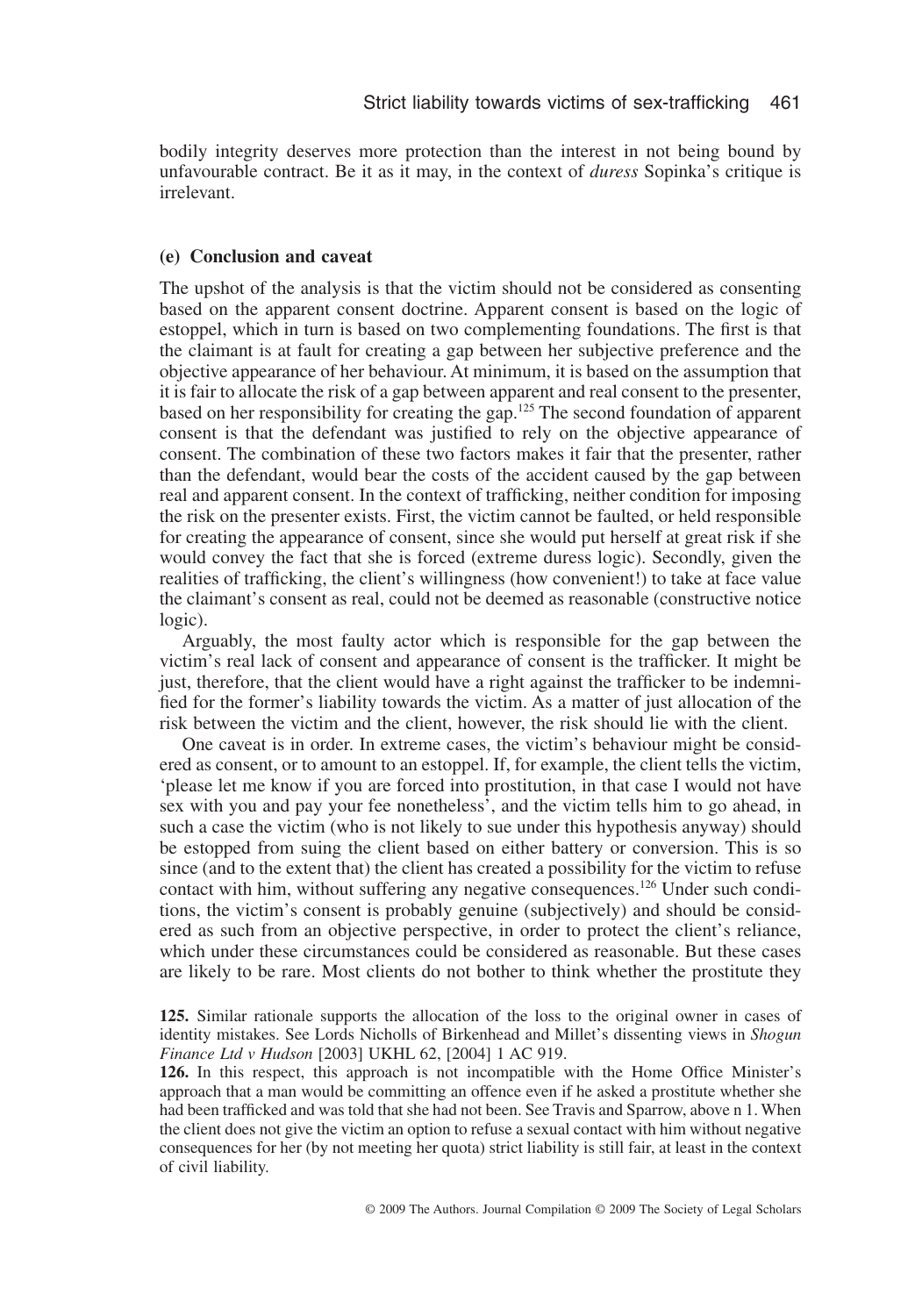# 462 Legal Studies, Vol. 29 No. 3

purchase sex from indeed freely consents. In these don't-ask-don't-tell situations, the client should not be heard that by providing sex in exchange for money, the victim is estopped from claiming that her consent was not genuine.

#### **CONCLUSION**

Between the easy case for imposing liability on clients – where the client was aware (or at least should have been aware) of the victim's lack of consent<sup>127</sup> – and the difficult case – of economic hardship and drug dependency as arguably consentvitiating factors<sup>128</sup> – lie cases in which the victim was forced by 'hard core' coercion methods of violence, false imprisonment, intimidation and isolation, and the client did not have a specific indication that the prostitute was forced. The gist of the argument made in this paper is that in such cases liability should be imposed.

In July 2006, the Israeli police raided a brothel in which four 'Moldavian call girls' (a euphemism for victims of trafficking) happened at the time to entertain the four venerable guests of a stud party: a megastar footballer, one of the most powerful men in the Israeli written media (and a relative of the bride), a high ranked sport bureaucrat, and his son – the groom.<sup>129</sup> The women were swiftly deported in the next couple of days in a manner inconsistent with standard procedures.<sup>130</sup> As this case demonstrates, not only (leaving the fault argument aside)<sup>131</sup> fairness and equality align to support the imposition of liability, but problems of identifying clients and access to justice could be overcome (of course, not deporting the victims would have helped).<sup>132</sup>

It is both normatively defensible and doctrinally feasible to hold clients liable in torts towards victims of forced prostitution. Fairness and equality demand that clients would compensate victims even if one refuses to acknowledge that purchasing sex from a prostitute who might be a victim is a faulty behaviour. Imposing strict liability will ensure consistency of [Correction added after online publication 27 July 2009: ensure consistency with was corrected to ensure consistency of.] the English law of trespass and is likely to reduce demand for (forced or otherwise) prostitution. Such strict liability could be grounded in battery,<sup>133</sup> despite the appearance of apparent

**127.** Cf CrA 11847/05 *State v Ploni* (23 July 2007) (Isr).

**128.** Cf CrC (Be'er Sheva) 8287/06 *State v Bokovza* (District Court, 7 March 2007) (Isr).

**129.** See 'Sport and media celebrities caught in a brothel' (12 June 2006), available at http://news.walla.co.il/?w=/1/938650.

**130.** These procedures require informing the woman of her rights to shelter, a visa and legal aid. Interested victims move into a shelter. If the victim is not interested, one of the organisations which help victims of trafficking should be contacted in order to talk with the victim.

**131.** But fault should not be left aside: the women who provided sex services to these four powerful men were victims of trafficking. These victims are smuggled to Israel across the Egyptian border, raped, subjugated. They lose their liberty and are controlled by others. The groom and company did not purchase these women, smuggle them, and perhaps did not rape or abuse them; however, all these violations were done for clients' sake and in order to benefit them; and, in any event, they did subject these women to non-consensual sexual contact. Taking the risk of submitting victims to non-consensual sex is a faulty behaviour which should lead to liability in battery, and alternatively in negligence. See Keren-Paz and Levenkron, above n 28. **132.** We do not deal here with the question whether the clients might be liable in torts for the violation of the victims' rights by the immigration police.

**133.** For the argument that strict liability could be grounded in conversion, see Keren-Paz, above n 41.